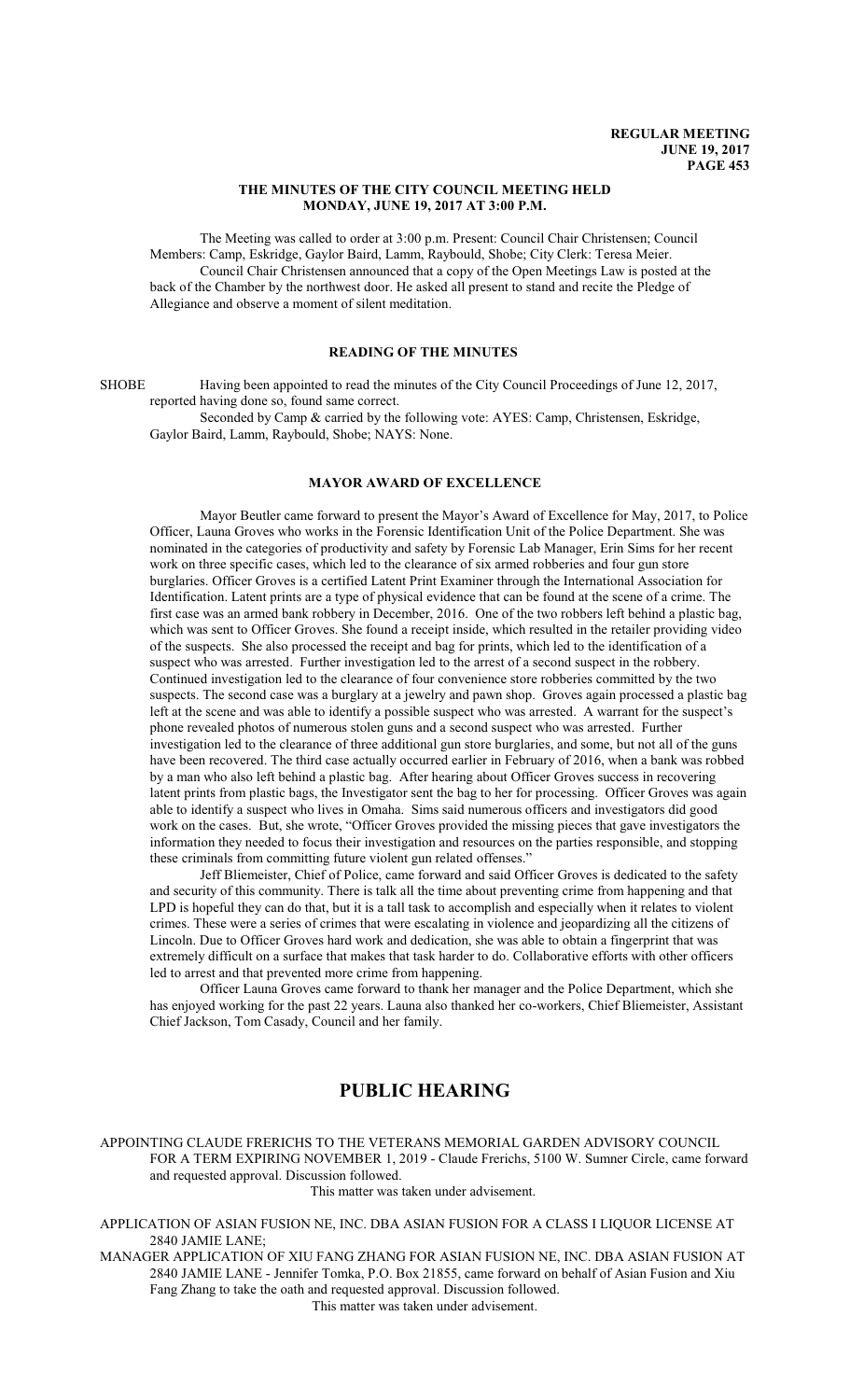APPLICATION OF ICHIBAN SICHUAN HAYMARKET, LLC DBA ICHIBAN SICHUAN FOR A CLASS I LIQUOR LICENSE AT 151 NORTH 8TH STREET, SUITE 100;

MANAGER APPLICATION OF JASON C. DIONG FOR ICHIBAN SICHUAN HAYMARKET, LLC DBA ICHIBAN SICHUAN AT 151 NORTH 8<sup>th</sup> STREET, SUITE 100 - Mike Kelly, 7134 Pacific Street, Omaha, came forward on behalf of Ichiban Sichuan and Jason Diong to take the oath and requested approval.

This matter was taken under advisement.

APPLICATION OF KOREA HOUSE, LLC DBA KOREA HOUSE FOR A CLASS I LIQUOR LICENSE AT 5601  $\mathop{\rm SOUTH}\nolimits\,56^{\rm TH}\mathop{\rm STREET}\nolimits,$   $\mathop{\rm SUITE}\nolimits\,11;$ 

MANAGER APPLICATION OF RICHARD KIM FOR KOREA HOUSE, LLC DBA KOREA HOUSE AT 5601 SOUTH 56<sup>TH</sup> STREET, SUITE 11 - Richard Kim, 5601 W. 56<sup>th</sup> Street, applicant, came forward to take the oath and requested approval.

This matter was taken under advisement.

APPLICATION OF TIPITNEBKELSER, LLC DBA 1867 BAR FOR A SPECIAL DESIGNATED LICENSE TO COVER AN OUTDOOR AREA MEASURING APPROXIMATELY 195 FEET BY 195 FEET AT LINCOLN JOURNAL STAR PARKING LOT AT 901 S STREET ON JULY 7, 2017 BETWEEN 4:00 P.M. AND MIDNIGHT AND JULY 8, 2017 BETWEEN 2:00 P.M. AND MIDNIGHT - Kelsey Graves, 2785 Randolph Street, applicant, came forward and requested approval. Discussion followed. This matter was taken under advisement.

APPROVING RENEWAL OF THE ENTERTAINMENT DISTRICT LICENSE ISSUED TO TDP PHASE ONE LLC/TDP PHASE TWO LLC DBA RAILYARD PROMOTIONAL ASSOCIATION, LLC IN THE AREA SOUTH OF THE PINNACLE BANK ARENA GENERALLY BOUND BY  $7^{\rm{TH}}$  STREET AND THE NORTH-SOUTH ALLEY WEST OF CANOPY STREET, R STREET, AND Q STREET, INCLUDING PRIVATE PROPERTIES KNOWN AS THE RAILYARD AND COURTYARD ADJACENT TO THE CANOPY LOFTS AND HOBSON/HYATT PLACE HOTEL AND ALL OUTDOOR DINING AREAS IN THE PUBLIC RIGHT-OF-WAY - Andrew Willis, Cline Williams Wright Johnson & Oldfather Law Firm, 233 S. 13<sup>th</sup> Street, Suite 1900, came forward on behalf of the Railyard Promotional Association, which is the entity that holds and manages the Entertainment District on behalf of TDP Phase One and TDP Phase Two LLC. This is a renewal of the application that was approved in 2013, and there are no proposed amendments or changes to the license. This application has been reviewed by both the Internal Liquor Committee and the Entertainment District Committee pursuant to the Municipal Code and recommended for approval by both. Discussion followed.

Jon Camp, Council Member, asked about modifications on the security in the Railyard.

Mr. Willis stated that it has been a learning experience and increasing security and placing them at all exit points has assisted with monitoring patrons better.

Mr. Camp stated he intended to make a motion to have the Entertainment District renewal come in front of Council every two years.

Mr. Willis stated making that change is in Council discretion and even if the process does not come in front of Council every two years, it would still go in front of the ILC and the Entertainment District Committee. However, there is some benefit for those tenants having the comfort of a longer lease period that does not come in from of Council every two years.

Jane Raybould, Council Member, asked if the automatic 2 year renewal was just added to the contract.

Mr. Willis shared that in the Municipal Code it gives Council the authority to approve 2 year renewals by the City Clerk after a review of the two committees.

Roy Christensen, Council Chair, asked what the purpose was for the 2 year review.

Tonya Peters, City Attorney, came forward and explained originally it was debated whether Council wanted a 2 or 4 year permit. Council chose to have a shorter permit period with the opportunity for review, but not necessarily to make the management of the area come back to Council unless there were problems. That was the reason the existing ILC would be able to talk about liquor issues and the Entertainment District Review Committee was also created for other issues that needed to be reviewed. Discussion followed.

Mr. Christensen asked if a Council Member who is not on the ILC wanted the renewal to come in front of Council would that be able to happen.

Ms. Peters confirmed that it was not specifically designed that way, but if Council really wanted it to come in front of Council then it could be done. The ILC is what represents Council and ILC usually takes Council's concerns and presents them at an ILC meeting. The applicant would have to do this process every 18 months to allow time for the two committees to meet and to be in front of Council in time.

Cyndi Lamm, Council Member, stated that she thought in the Agreement it said there would not be a renewal process.

Ms. Peters explained there is still a renewal process every 2 years. This includes the Railyard submitting all their applications in case something has changed and all their complaints to the City. The two committees then review the application and if there are no concerns, the Clerk then issues the renewal. Discussion followed.

This matter was taken under advisement.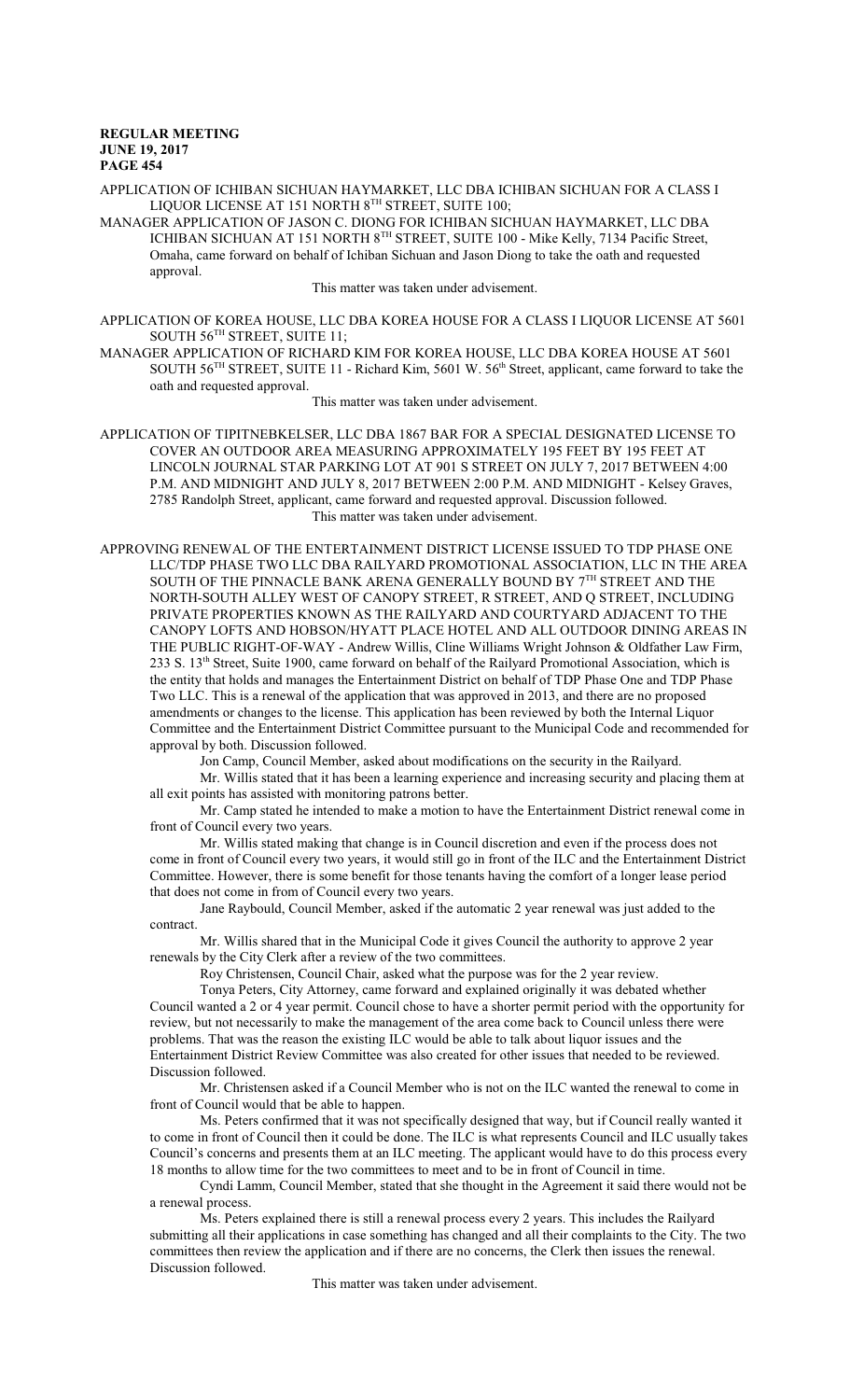- APPROVING AN INTERLOCAL AGREEMENT BETWEEN THE CITY OF LINCOLN AND LINCOLN PUBLIC SCHOOLS TO ALLOW THE CITY TO PLACE AND MANAGE OUTDOOR RECREATIONAL FACILITIES ON THE FORMER ARNOLD ELEMENTARY SCHOOL SITE GENERALLY LOCATED AT 5300 WEST KNIGHT STREET - Lynn Johnson, Director of Parks & Recreation, came forward and shared the current Arnold Elementary School is located on NW 48<sup>th</sup> Street and Cummings, and the previous Arnold Elementary was on W. Knight Street. The City has adjoining park land to the north of the old elementary. LPS demolished the old elementary and at the time the school was demolished there was also a play field demolished as well. There is currently an old wooden park shelter at the top of the hill that has aged out and is also in need or replacement. The proposal will get a newer shelter that is closer to W. Knight and a play field is being proposed. The basketball and the picnic shelter were approved in the Capital Improvement Fund last year. To develop the play field, LPS will be bringing in top soil, grading it appropriately and they would begin seeding it this fall. There are minimal on-going expenses due to Eagles View Park being in close vicinity, and the mowing patterns have also been adjusted to include this play area. This proposal is for a 20 year Agreement with LPS and either party can terminate at any point. The only facility that might be of any value would be that park shelter, which is a metal building that can be picked up and moved to another location. Discussion followed. This matter was taken under advisement.
- TEXT AMENDMENT 17006 AMENDING TITLE 3 DESIGN STANDARDS FOR ZONING REGULATIONS BY REPEALING CHAPTER 3.05 GENERAL REQUIREMENTS FOR SUBMISSION OF AN ENVIRONMENTAL IMPACT STATEMENT FOR B-5 PLANNED REGIONAL BUSINESS DISTRICT; BY REPEALING CHAPTER 3.15 STANDARDS FOR BANKS AND OTHER FINANCIAL INSTITUTIONS DRIVE-IN TELLER FACILITIES IN THE O-1 DISTRICT; AND BY REPEALING CHAPTER 3.20 SIGNAGE FOR HISTORIC BUILDING REUSE BY SPECIAL PERMIT; BY REPEALING CHAPTER 3.25 STANDARDS FOR EXCEEDING MAXIMUM HEIGHT BY SPECIAL PERMIT (SECTION 27.63.220 – CHURCH STEEPLES, TOWERS, ORNAMENTAL SPIRES AND SECTION 27.63.250 – PERMITTED USE); BY REPEALING CHAPTER 3.60 DESIGN STANDARDS FOR CONSTRUCTION, DEVELOPMENT AND MAINTENANCE OF PARK LAND; AND BY REPEALING CHAPTER 3.80 TECHNOLOGY PARK DESIGN STANDARDS IN THEIR ENTIRETY AS SAID DESIGN STANDARDS ARE NOT NEEDED, NOR USED; AND AMENDING SECTION 7.1 PARKING LOTS, PARKING AREAS, AND DRIVING AISLES OF CHAPTER 3.50 DESIGN STANDARDS FOR SCREENING AND LANDSCAPING TO GRANT AN EXCEPTION FROM THE REQUIRED SCREENING ALONG THE PUBLIC RIGHT-OF-WAY WHEN THE PARKING AREA AND DRIVING AISLES ARE SET BACK 100 FEET OR MORE FROM THE NEAREST PUBLIC RIGHT-OF-WAY. (6/5/17 - Public Hearing & Action cont'd to 6/19/17);
- TEXT AMENDMENT 17006 AMENDING THE LINCOLN MUNICIPAL CODE RELATING TO THE LAND SUBDIVISION ORDINANCE (TITLE 26) AND THE ZONING ORDINANCE (TITLE 27) TO MAKE REVISIONS THAT HAVE BEEN COLLECTED BY CITY STAFF OVER THE PAST SEVERAL YEARS AND RANGE FROM CORRECTION OF MINOR ERRORS, TO DELETION OF OBSOLETE PROVISIONS, TO MORE SUBSTANTIVE CHANGES THAT IMPROVE THE APPROVAL PROCESS FOR CITY STAFF AND THE PUBLIC AND ELIMINATE BURDENSOME REQUIREMENTS BY REPEALING SECTION 27.63.140, BY AMENDING SECTIONS 26.11.036, 26.11.037, 26.15.015, 26.15.020, 26.19.020, 26.19.041, 26.23.140, 27.06.020, 27.06.120, 27.06.130, 27.06.150, 27.07.030, 27.51.030, 27.62.030, 27.62.090, 27.62.100, 27.62.120, 27.63.025, 27.63.180, 27.63.500, 27.63.510, 27.63.570, 27.64.010, 27.65.020, 27.67.040, 27.69.030, 27.69.090, 27.72.010, 27.72.020, 27.75.030, 27.81.010, AND 27.81.050 AND TO REPEAL SAID SECTIONS AS HITHERTO EXISTING (6/5/17 - Public Hearing & Action cont'd to 6/19/17) - David Cary, Planning Department Director, came forward and explained these items are continued Public Hearing from last week due to the need to have adequate advertising for the items. These are related items, one being a resolution and one being an ordinance. Both are part of the same package for the design standards and the zoning code.

Leirion Gaylor Baird, Council Member, asked if certain standards are deleted where do other standards exist in regards to park maintenance.

Lynn Johnson, Director of Parks & Recreation, came forward and explained the Parks Department has never used these standards for park maintenance. His understanding is the intent, when creating the Design Standards, was to provide guidance when a private party was developing land that might be dedicated to the City as a public park site. Parks and Recreation uses their Best Management Practices for Grasses and Turf Area Manual that was developed in cooperation with the Parks and Recreation Advisory Board in 2009 and was updated in 2011. These are the guidelines that the Parks Department works with in terms of their mowing process. This manual covers everything from ball fields that are mowed 2 to 3 times a week, to long grass area that are mowed 2 to 3 times per season. If a citizen is interested in the guidelines that Parks and Recreation uses and they can be accessed on the departments website. This matter was taken under advisement.

CHANGE OF ZONE 17009 – APPLICATION OF RYAN OMEL FOR A CHANGE OF ZONE FROM AG AGRICULTURAL DISTRICT TO AGR AGRICULTURAL RESIDENTIAL DISTRICT ON PROPERTY GENERALLY LOCATED AT SOUTHWEST 27<sup>TH</sup> STREET AND ROXBURY LANE (6/5/17 - Public Hearing & Action cont'd to 6/19/17) - David Cary, Planning Department Director, came forward and shared the applicant was present last week for Public Hearing. This item was continued for notification purposes. This matter was taken under advisement.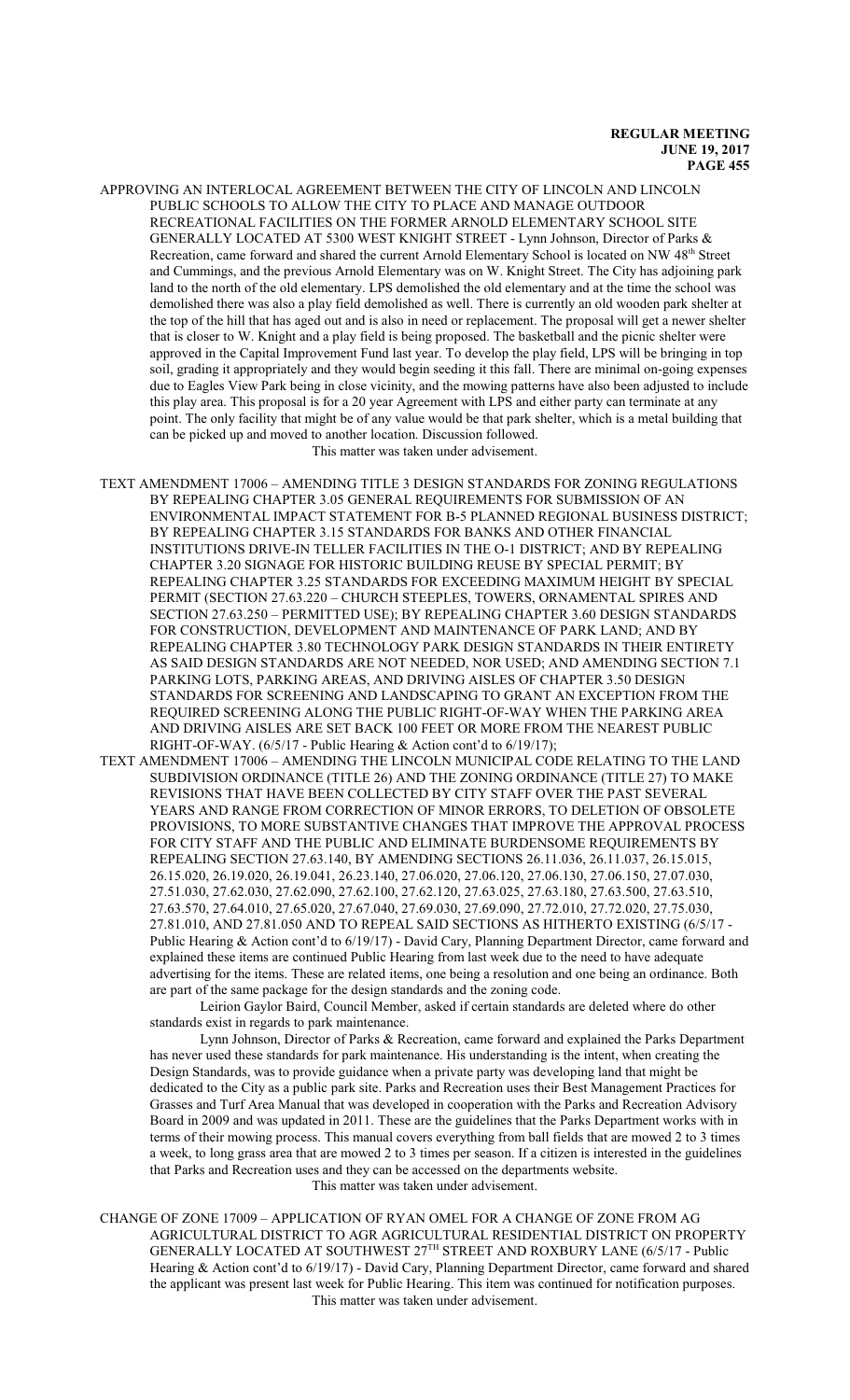CHANGE OF ZONE 3134E – APPLICATION OF LUCILE PARK, LLC TO AMEND THE WILLOW SPRINGS PLANNED UNIT DEVELOPMENT, TO ADJUST THE SETBACKS AT THE PERIMETER OF THE PUD TO ACCOMMODATE AN OFFICE BUILDING WITH A DRIVE-THROUGH FACILITY, ON PROPERTY GENERALLY LOCATED AT THE NORTHWEST CORNER OF LUCILE DRIVE AND PIONEERS BOULEVARD (6/5/17 - Public Hearing & Action cont'd to 6/19/17) - Roy Christensen, Council Chair, stated the applicant was present last week for Public Hearing and this was on today's Agenda for notification purposes.

This matter was taken under advisement.

TEXT AMENDMENT 17010 – AMENDING TITLE 27 OF THE LINCOLN MUNICIPAL CODE ("ZONING CODE") BY AMENDING SECTION 27.02.040 TO DELETE THE DEFINITION OF COMMERCIAL SOLAR ENERGY CONVERSION SYSTEM; BY AMENDING SECTION 27.02.200 TO ADD DEFINITIONS FOR SOLAR ENERGY CONVERSION SYSTEM LARGE AND SOLAR ENERGY CONVERSION SYSTEM SMALL; BY AMENDING SECTION 27.06.090 TO AMEND THE UTILITY USE GROUP TABLE TO STRIKE COMMERCIAL SOLAR ENERGY CONVERSION SYSTEM AS A LISTED USE TYPE, TO ADD SOLAR ENERGY CONVERSION SYSTEM (LARGE) AS A LISTED USE TYPE ALLOWED BY SPECIAL PERMIT IN THE AG DISTRICT AND AS A PERMITTED USE IN THE H-2 THROUGH H-4 AND I-1 THROUGH I-3 DISTRICTS, AND TO ADD SOLAR ENERGY CONVERSION SYSTEM (SMALL) AS A LISTED USE TYPE ALLOWED BY SPECIAL PERMIT IN THE AGR, R-1 THROUGH R-8, O-1 THROUGH O-3, AND RT DISTRICTS AND AS A PERMITTED USE IN ALL OTHER DISTRICTS; BY AMENDING SECTION 27.63.830 TO ALLOW LARGE SOLAR ENERGY CONVERSION SYSTEM AS A PERMITTED SPECIAL USE IN THE AG DISTRICT AND TO ALLOW SMALL SOLAR ENERGY CONVERSION SYSTEM AS A SPECIAL PERMITTED USE IN THE AGR, R-1 THROUGH R-8, O-1 THROUGH O-3, AND RT DISTRICTS AND TO PROVIDE CONDITIONS FOR SUCH USES; AND REPEALING SECTIONS 27.02.040, 27.02.200, 27.06.090, AND 27.63.830 AS HITHERTO EXISTING (6/5/17 - Public Hearing & Action cont'd to 6/19/17) - David Cary, Planning Department Director, came forward and explained this item is continued Public Hearing from last week due to notification purposes, but he is available for further questions. This matter was taken under advisement.

## **COUNCIL ACTION**

## **REPORTS OF CITY OFFICERS**

AMENDING THE BY-LAWS OF THE VETERANS MEMORIAL GARDEN ADVISORY COUNCIL REMOVING TERM LIMIT PROVISIONS FOR THE CHAIRPERSON AND THE VICE-CHAIRPERSON ON THE ADVISORY COUNCIL - CLERK read the following resolution, introduced by Jane Raybould, who moved its adoption:

A-90519 WHEREAS, the Bylaws of the Veterans Memorial Garden Advisory Council provides that no amendment to the Bylaws shall be effective without having been first submitted to and having received the approval of the City Council of the City of Lincoln, Nebraska.

NOW, THEREFORE, BE IT RESOLVED by the City Council of the City of Lincoln, Nebraska: That the amendment to Section 3. of Article V of the Bylaws of the Veterans Memorial Garden Advisory Council removing term limit provisions for the Chairperson and the Vice-Chairperson of the Advisory Council, is hereby approved, as follows:<br>
"Section 3. The Chairperson and V

The Chairperson and Vice-Chairperson shall not serve in any elected officer for more than two consecutive terms. No person shall hold more than one elected office at any one time. These limits do not apply to the chairs of committees."

Introduced by Jane Raybould

Introduced by Jane Raybould

Seconded by Gaylor Baird & carried by the following vote: AYES: Camp, Christensen, Eskridge, Gaylor Baird, Lamm, Raybould, Shobe; NAYS: None.

APPOINTING CLAUDE FRERICHS TO THE VETERANS MEMORIAL GARDEN ADVISORY COUNCIL FOR A TERM EXPIRING NOVEMBER 1, 2019 - CLERK read the following resolution, introduced by Jane Raybould, who moved its adoption:<br>A-90520 BE IT RESOLVED by the City

BE IT RESOLVED by the City Council of the City of Lincoln, Nebraska:

That the appointment of Claude Frerichs to the Veterans Memorial Garden Advisory Council, for a term expiring November 1, 2019, is hereby approved.

Seconded by Gaylor Baird & carried by the following vote: AYES: Camp, Christensen, Eskridge, Gaylor Baird, Lamm, Raybould, Shobe; NAYS: None.

REAPPOINTING DOUG KREIFELS TO THE BOARD OF MECHANICAL EXAMINERS FOR A TERM EXPIRING APRIL 4, 2020 - CLERK read the following resolution, introduced by Jane Raybould, who moved its adoption:

A-90521 BE IT RESOLVED by the City Council of the City of Lincoln, Nebraska:

That the reappointment of Doug Kreifels to the Board of Mechanical Examiners, for a term expiring April 4, 2020, is hereby approved.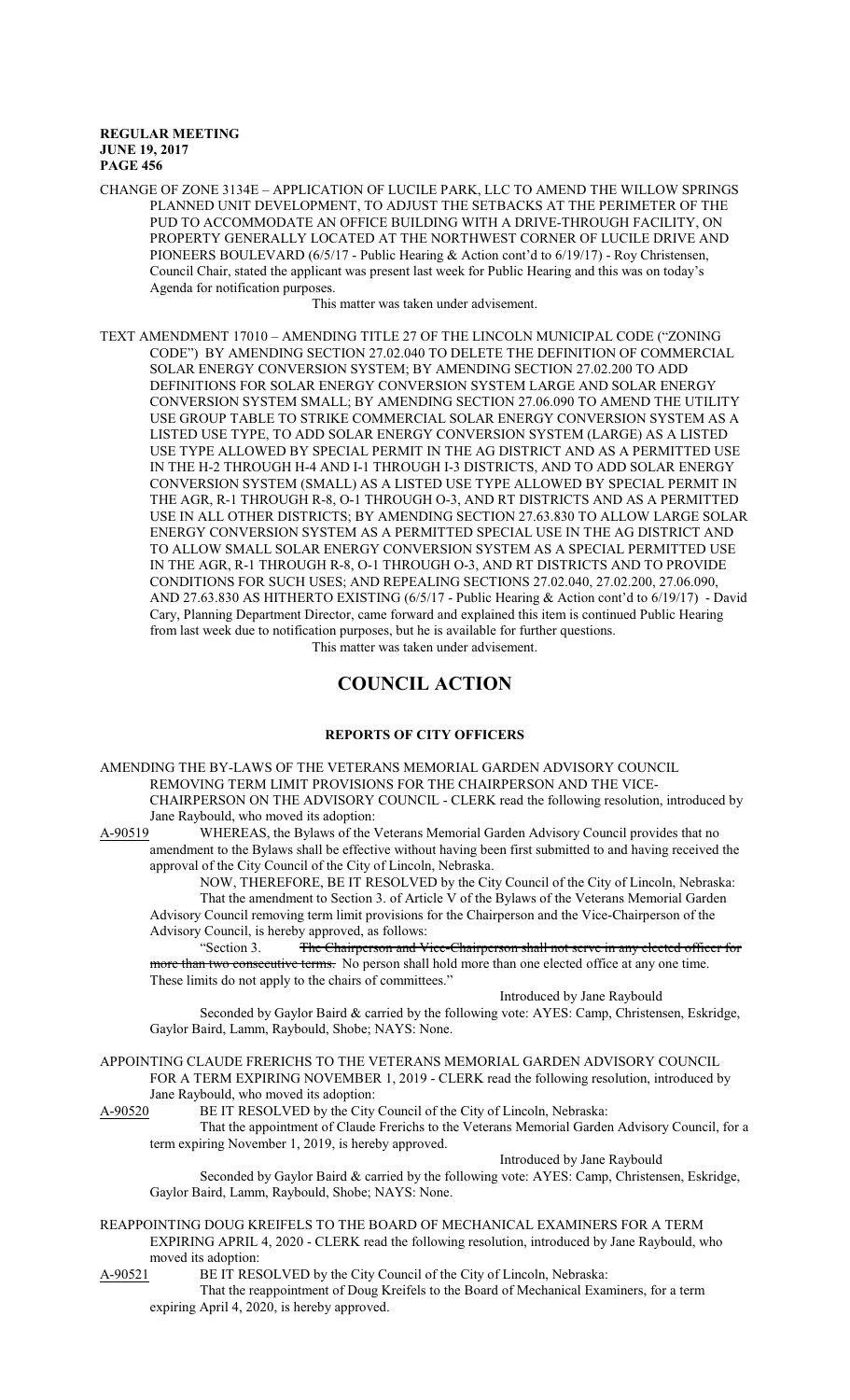Introduced by Jane Raybould

Seconded by Gaylor Baird & carried by the following vote: AYES: Camp, Christensen, Eskridge, Gaylor Baird, Lamm, Raybould, Shobe; NAYS: None.

REAPPOINTING MARGARET E.S. SCHIEFEN TO THE CITY PERSONNEL BOARD FOR A TERM EXPIRING JUNE 22, 2022 - CLERK read the following resolution, introduced by Jane Raybould, who moved its adoption:<br>A-90522 BE IT RES

BE IT RESOLVED by the City Council of the City of Lincoln, Nebraska:

That the reappointment of Margaret E.S. Schiefen to the City Personnel Board, for a term expiring June 22, 2022, is hereby approved.

Introduced by Jane Raybould

Seconded by Gaylor Baird & carried by the following vote: AYES: Camp, Christensen, Eskridge, Gaylor Baird, Lamm, Raybould, Shobe; NAYS: None.

REAPPOINTING LEO BENES, PATRICK WARD, AND THOMAS WRIGHT TO THE ALARM REVIEW BOARD FOR TERMS EXPIRING JULY 1, 2019 - CLERK read the following resolution, introduced by Jane Raybould, who moved its adoption:<br>A-90523 BE IT RESOLVED by the City

BE IT RESOLVED by the City Council of the City of Lincoln, Nebraska:

That the reappointments of Leo Benes, Patrick Ward, and Thomas Wright to the Alarm Review Board, for terms expiring July 1, 2019, are hereby approved.

Introduced by Jane Raybould Seconded by Gaylor Baird & carried by the following vote: AYES: Camp, Christensen, Eskridge, Gaylor Baird, Lamm, Raybould, Shobe; NAYS: None.

REAPPOINTING DALLAS MCGEE TO THE LINCOLN HOUSING AUTHORITY BOARD FOR A TERM EXPIRING JULY 1, 2022 - CLERK read the following resolution, introduced by Jane Raybould, who moved its adoption:<br>A-90524 BE IT RES

BE IT RESOLVED by the City Council of the City of Lincoln, Nebraska:

That the reappointment of Dallas McGee to the Lincoln Housing Authority Board, for a term expiring July 1, 2022, is hereby approved.

Introduced by Jane Raybould Seconded by Gaylor Baird & carried by the following vote: AYES: Camp, Christensen, Eskridge, Gaylor Baird, Lamm, Raybould, Shobe; NAYS: None.

REAPPOINTING HANNAH CASS AND JUSTINE LINSCOTT TO THE PARKS AND RECREATION ADVISORY BOARD FOR TERMS EXPIRING JUNE 1, 2018 - CLERK read the following resolution, introduced by Jane Raybould, who moved its adoption:

A-90525 BE IT RESOLVED by the City Council of the City of Lincoln, Nebraska:

That the reappointments of Hannah Cass and Justine Linscott to the Parks and Recreation Advisory Board, for terms expiring June 1, 2018, are hereby approved.

Introduced by Jane Raybould

Seconded by Gaylor Baird & carried by the following vote: AYES: Camp, Christensen, Eskridge, Gaylor Baird, Lamm, Raybould, Shobe; NAYS: None.

ASSESSMENT RESOLUTION FOR WATER DISTRICT 1208 FOR BOARD OF EQUALIZATION TO BE HELD MONDAY, JUNE 26, 217 AT 5:30 P.M. - CLERK read the following resolution, introduced by

Bennie Shobe, who moved its adoption:<br>A-90526 WATER

WATER DISTRICT NO. 1208

Lincoln, Nebraska June 19, 2017

**BE IT RESOLVED** by the City Council of the City of Lincoln, Nebraska:

That the cost of the improvements in **Water District No. 1208** including the following streets and alleys and real estate to wit: *26th Street from 'H' Street to 'J' Street* and costs incidental thereto, be and the same is hereby assessed upon the property in said district described in the proposed Distribution of Assessment attached to this resolution, marked "Proposed Distribution of Assessment of **Water District No. 1208**", and made a part hereof; that the cost of said improvements is the sum of \$142,919.48; that the property set forth in the proposed Distribution of Assessment is specially benefitted more than the cost of said improvements; that each piece and parcel of property described is specially benefitted in the amount set forth therein, and no property is taxed more than the special benefits accruing thereto by reason of said improvements: that the cost ofsaid improvements is hereby apportioned and assessed upon the several pieces and parcels of property in said district in the manner and amount set forth in the proposed Distribution of Assessment of **Water District No. 1208.**

**BE IT FURTHER RESOLVED** that the CityClerk be and is hereby directed to record this resolution in the minutes of the City Council with the vote thereon by yeas and nays.

**AND BE IT FURTHER RESOLVED** that the City Council sit as Board of Equalization for the purpose of equalizing said assessments on the  $26<sup>th</sup>$  day of June, 2017 at 5:30 p.m. with adjournments from day to day until the work of equalizing said assessments shall be completed.

Introduced by Bennie Shobe

Seconded by Raybould & carried by the following vote: AYES: Camp, Christensen, Eskridge, Gaylor Baird, Lamm, Raybould, Shobe; NAYS: None.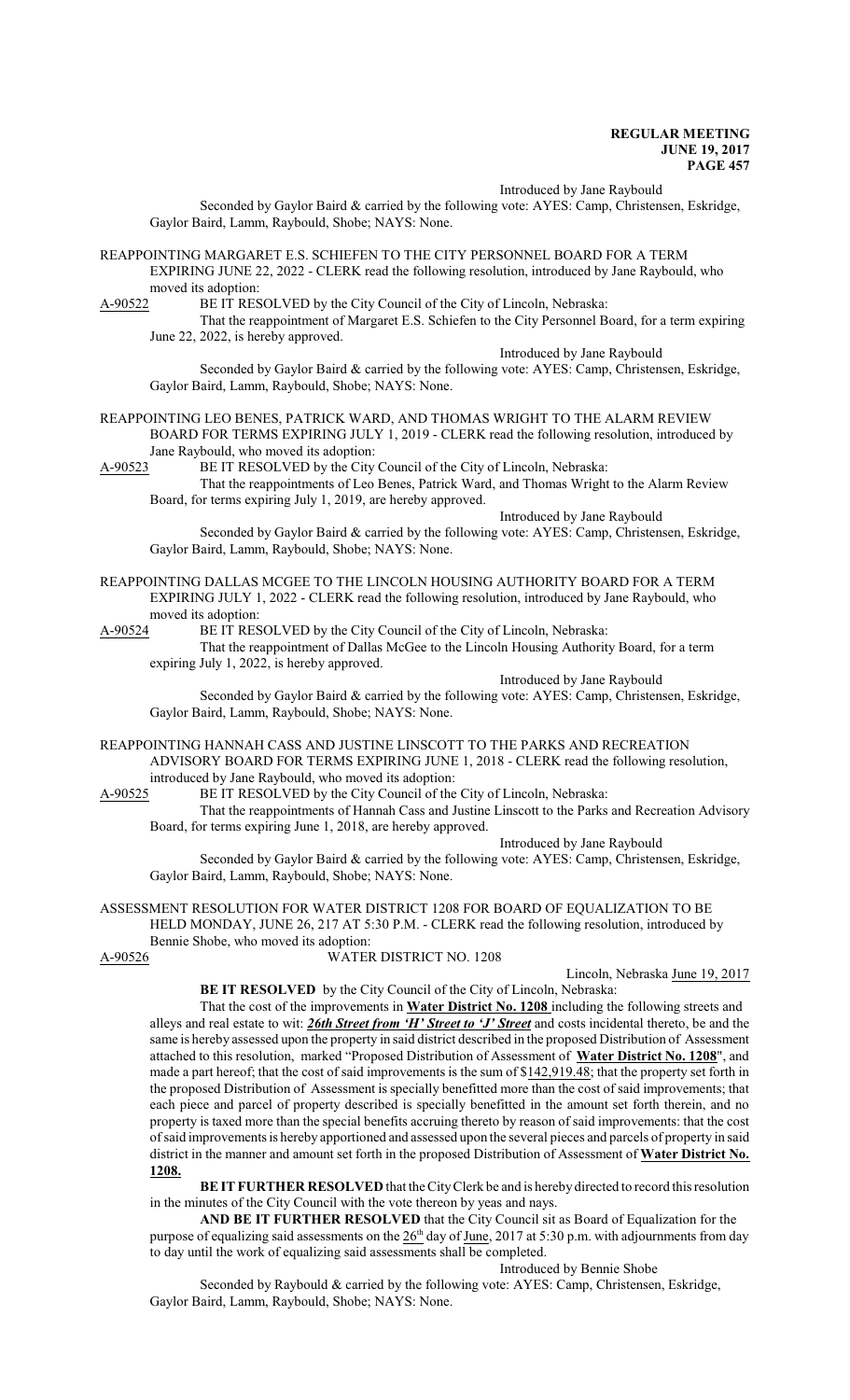ASSESSMENT RESOLUTION FOR WATER DISTRICT 1209 FOR BOARD OF EQUALIZATION TO BE HELD MONDAY, JUNE 26, 217 AT 5:30 P.M. - CLERK read the following resolution, introduced by Bennie Shobe, who moved its adoption:<br>A-90527 W

#### WATER DISTRICT NO. 1209

Lincoln, Nebraska June 19,2017

**BE IT RESOLVED** by the City Council of the City of Lincoln, Nebraska: That the cost of the improvements in **Water District No. 1209** including the following streets and

alleys and real estate to wit: *'C' Street from 1<sup>st</sup> Street to 2<sup>nd</sup> Street* and costs incidental thereto, be and the same is hereby assessed upon the property in said district described in the proposed Distribution of Assessment attached to this resolution, marked "Proposed Distribution of Assessment of **Water District No. 1209**", and made a part hereof; that the cost of said improvements is the sum of \$145,473.58; that the property set forth in the proposed Distribution of Assessment is specially benefitted more than the cost of said improvements; that each piece and parcel of property described is specially benefitted in the amount set forth therein, and no property is taxed more than the special benefits accruing thereto by reason of said improvements: that the cost ofsaid improvements is hereby apportioned and assessed upon the several pieces and parcels of property in said district in the manner and amount set forth in the proposed Distribution of Assessment of **Water District No. 1209.**

**BE IT FURTHER RESOLVED** that the CityClerk be and is hereby directed to record this resolution in the minutes of the City Council with the vote thereon by yeas and nays.

**AND BE IT FURTHER RESOLVED** that the City Council sit as Board of Equalization for the purpose of equalizing said assessments on the  $26<sup>th</sup>$  day of June, 2017 at 5:30 p.m. with adjournments from day to day until the work of equalizing said assessments shall be completed.

Introduced by Bennie Shobe

Seconded by Raybould & carried by the following vote: AYES: Camp, Christensen, Eskridge, Gaylor Baird, Lamm, Raybould, Shobe; NAYS: None.

REPORT FROM CITY TREASURER OF FRANCHISE FEES FROM BLACK HILLS CORPORATION FOR THE MONTH OF APRIL, 2017 - CLERK presented said report which was placed on file in the Office of the City Clerk. **(20-02)**

- REPORT FROM CITY TREASURER OF 911 SURCHARGES FOR THE MONTHS OF JANUARY, 2017 TO MARCH, 2017 - CLERK presented said report which was placed on file in the Office of the City Clerk
- CLERK'S LETTER AND MAYOR'S APPROVAL OF RESOLUTION AND ORDINANCES PASSED BY CITY COUNCIL ON JUNE 5, 2017 - CLERK presented said report which was placed on file in the Office of the City Clerk. **(27-1)**
- REPORT FROM CITY TREASURER OF ALLO PUBLIC EDUCATION GOVERNMENT FEES FOR THE MONTH OF APRIL, 2017 - CLERK presented said report which was placed on file in the Office of the City Clerk. **(41-2518B)**

LINCOLN ELECTRIC SYSTEM FINANCIAL & OPERATING STATEMENT FOR THE MONTH OF MAY, 2017 - CLERK presented said report which was placed on file in the Office of the City Clerk. **(40)**

## **PETITIONS & COMMUNICATIONS**

INFORMAL PETITION TO CREATE AN ALLEY PAVING DISTRICT FROM ADAMS TO CLEVELAND BETWEEN 58<sup>TH</sup> AND 59<sup>TH</sup> SUBMITTED BY STEPHEN A. JIPP - CLERK presented said report which was referred to Public Works.

## **PLACED ON FILE IN THE OFFICE OF THE CITY CLERK:**

Waiver to Design Standards No. 17001, South Pointe Pavillions, approved by the Planning Director on June 9, 2017, to adjust the Design Standard for Outdoor Lighting to allowoutdoor lighting with a BUG rating of 3-0- 4 and 4-0-1 for parking lot lights, generally located at S. 27<sup>th</sup> Street and Pine Lake Road.

#### **THE FOLLOWING WERE REFERRED TO THE PLANNING DEPT.:**

Change of Zone No. 17011 – Requested by REGA Engineering Group, Inc., from AG (Agricultural District) toR-3 (Residential District), for approximately 25.53 acres, more or less, on property generally located at North 49th Street and Alvo Road.

Change of Zone No. 17012 – Requested by The Clark Enersen Partners, from AG Agriculture to R-3 Residential, on property generally located southwest of the intersection of South 27th Street and Rokeby Road. Change of Zone No. 17013 – Requested by The Clark Enersen Partners, from AG (Agricultural District) to R-3 (Residential District) PUD for a Planned Unit Development for up to 250 dwelling units in the R-3 area, and up to 50,000 square feet of commercial floor area and 200 dwelling units in the B-2 area, on property generally located at the southeast corner of the intersection of South 27th Street and Rokeby Road.

Change of Zone No. 17014 – Requested by Wayne & Laura Pester, from AG (Agricultural District) to AGR (Agricultural Residential District), on property generally located at SW 25th Street and West Denton Road.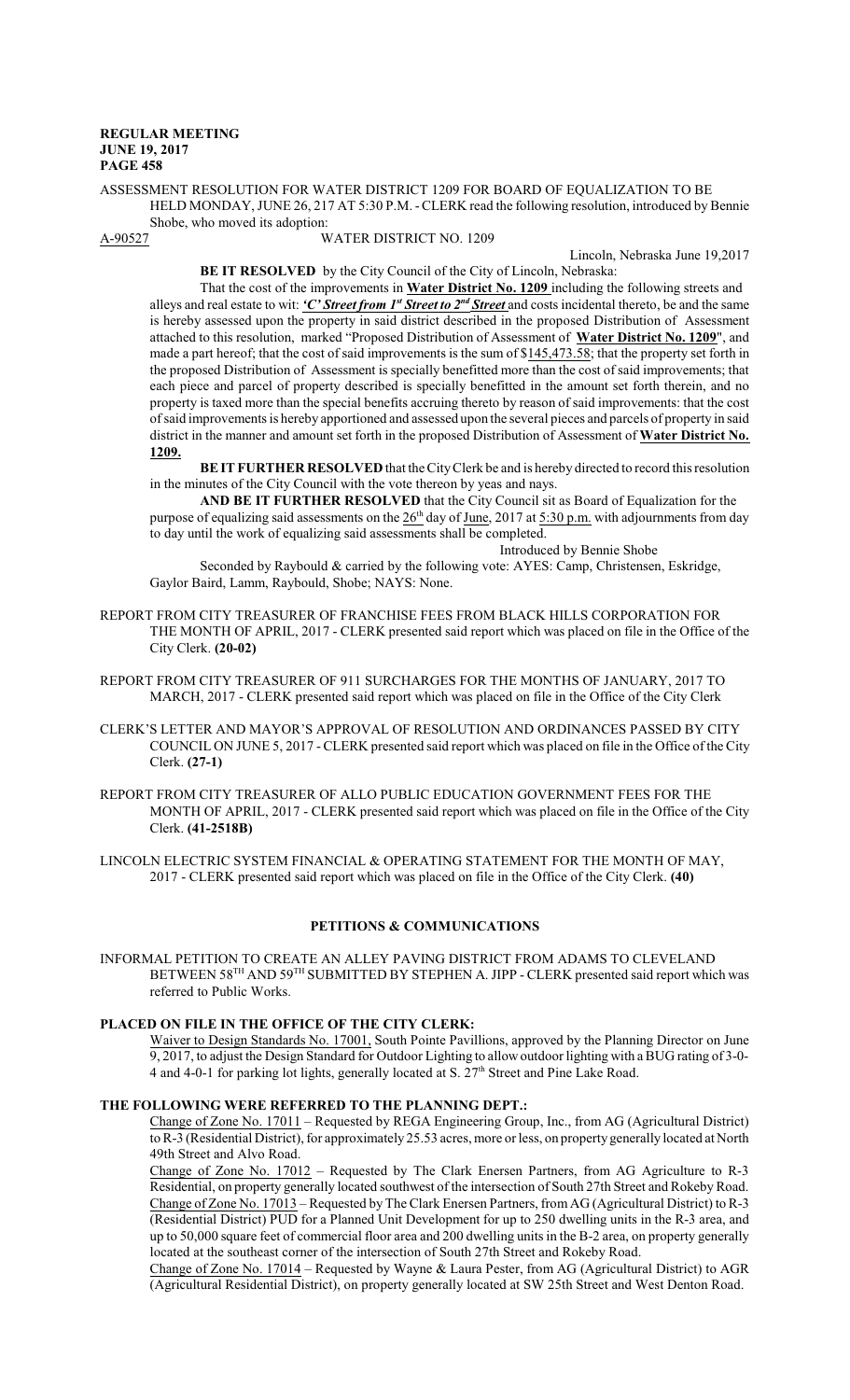Change of Zone No. 17016 – Requested by Almond Opportunity, LLC, from H-2 (Highway Business District) to I-1 (Industrial District), on property generally located at 7620 North 70th Street.

Special Permit No. 17017 – Requested by The Clark Enersen Partners, to allow for the development of a community unit plan with up to 79 single-family dwelling units, with a waiver to allow double frontage lots, on property generally located southwest of the intersection of South 27th Street and Rokeby Road.

Special Permit No. 17019 – Requested by Mark Watermeier, for a special permit for expansion of a nonconforming use, with waivers to the front and side yard setbacks, on property generally located at 2554 Woodsdale Boulevard.

Special Permit No. 17021 - Requested by Wayne & Laura Pester, for an AGR (Agricultural Residential District) Community Unit Plan, to include 9 acreage lots on approximately 25.12 acres, more or less, on property generally located at SW 25th Street and West Denton Road.

Use Permit No. 17005 – Requested by Kent Seacrest, to allow for office and residential uses and related improvements with waivers from setback and frontage requirements, on property generally located at 6969 South Street and 2215 South 70th Street.

## **LIQUOR RESOLUTIONS**

APPLICATION OF ASIAN FUSION NE, INC. DBA ASIAN FUSION FOR A CLASS I LIQUOR LICENSE AT 2840 JAMIE LANE - CLERK read the following resolution, introduced by Jon Camp, who moved its adoption for approval:

A-90528 BE IT RESOLVED by the City Council of the City of Lincoln, Nebraska:

That after hearing duly had as required by law, consideration of the facts of this application, the Nebraska Liquor Control Act, and the pertinent City ordinances, the City Council recommends that the application of Asian Fusion NE, Inc. dba Asian Fusion for a Class "I" liquor license at 2840 Jamie Lane, Lincoln, Nebraska, for the license period ending April 30, 2018, be approved with the condition that:

1. All employees must possess a valid Responsible Beverage Server/Seller Permit as require by Section 5.04.124 of the Lincoln Municipal Code.

2. The premises must comply in every respect with all city and state regulations.

The City Clerk is directed to transmit a copy of this resolution to the Nebraska Liquor Control Commission.

Introduced by Jon Camp

Seconded by Gaylor Baird & carried by the following vote: AYES: Camp, Christensen, Eskridge, Gaylor Baird, Lamm, Raybould, Shobe; NAYS: None.

MANAGER APPLICATION OF XIU FANG ZHANG FOR ASIAN FUSION NE, INC. DBA ASIAN FUSION AT 2840 JAMIE LANE - CLERK read the following resolution, introduced by Jon Camp, who moved its adoption for approval:<br>A-90529 WH

WHEREAS, Asian Fusion NE, Inc. dba Asian Fusion located at 2840 Jamie Lane, Lincoln, Nebraska has been approved for a Retail Class "I" liquor license, and now requests that Xiu Fang Zhang be named manager;

WHEREAS, Xiu Fang Zhang appears to be a fit and proper person to manage said business.

NOW, THEREFORE, BE IT RESOLVED by the City Council of the City of Lincoln, Nebraska:

That after hearing duly had as required by law, consideration of the facts of this application, the Nebraska Liquor Control Act, and the pertinent City ordinances, the City Council recommends that Xiu Fang Zhang be approved as manager of this business for said licensee.

The City Clerk is directed to transmit a copy of this resolution to the Nebraska Liquor Control Commission.

#### Introduced by Jon Camp

Seconded by Gaylor Baird & carried by the following vote: AYES: Camp, Christensen, Eskridge, Gaylor Baird, Lamm, Raybould, Shobe; NAYS: None.

#### APPLICATIONOFICHIBAN SICHUAN HAYMARKET, LLC DBAICHIBAN SICHUANFORACLASSILIQUOR LICENSE AT 151 NORTH 8<sup>TH</sup> STREET, SUITE 100 - CLERK read the following resolution, introduced by

Jon Camp, who moved its adoption for approval:

A-90530 BE IT RESOLVED by the City Council of the City of Lincoln, Nebraska:

That after hearing duly had as required by law, consideration of the facts of this application, the Nebraska Liquor Control Act, and the pertinent City ordinances, the City Council recommends that the application ofIchiban Sichuan Haymarket, LLC dba Ichiban Sichuan for a Class "I" liquor license at 151 North 8th Street, Suite 100, Lincoln, Nebraska, for the license period ending April 30, 2018, be approved with the condition that:

1. All employees must possess a valid Responsible Beverage Server/Seller Permit as required by Section 5.04.124 of the Lincoln Municipal Code.

2. The premises must comply in every respect with all city and state regulations.

The City Clerk is directed to transmit a copy of this resolution to the Nebraska Liquor Control Commission.

Introduced by Jon Camp

Seconded by Gaylor Baird & carried by the following vote: AYES: Camp, Christensen, Eskridge, Gaylor Baird, Lamm, Raybould, Shobe; NAYS: None.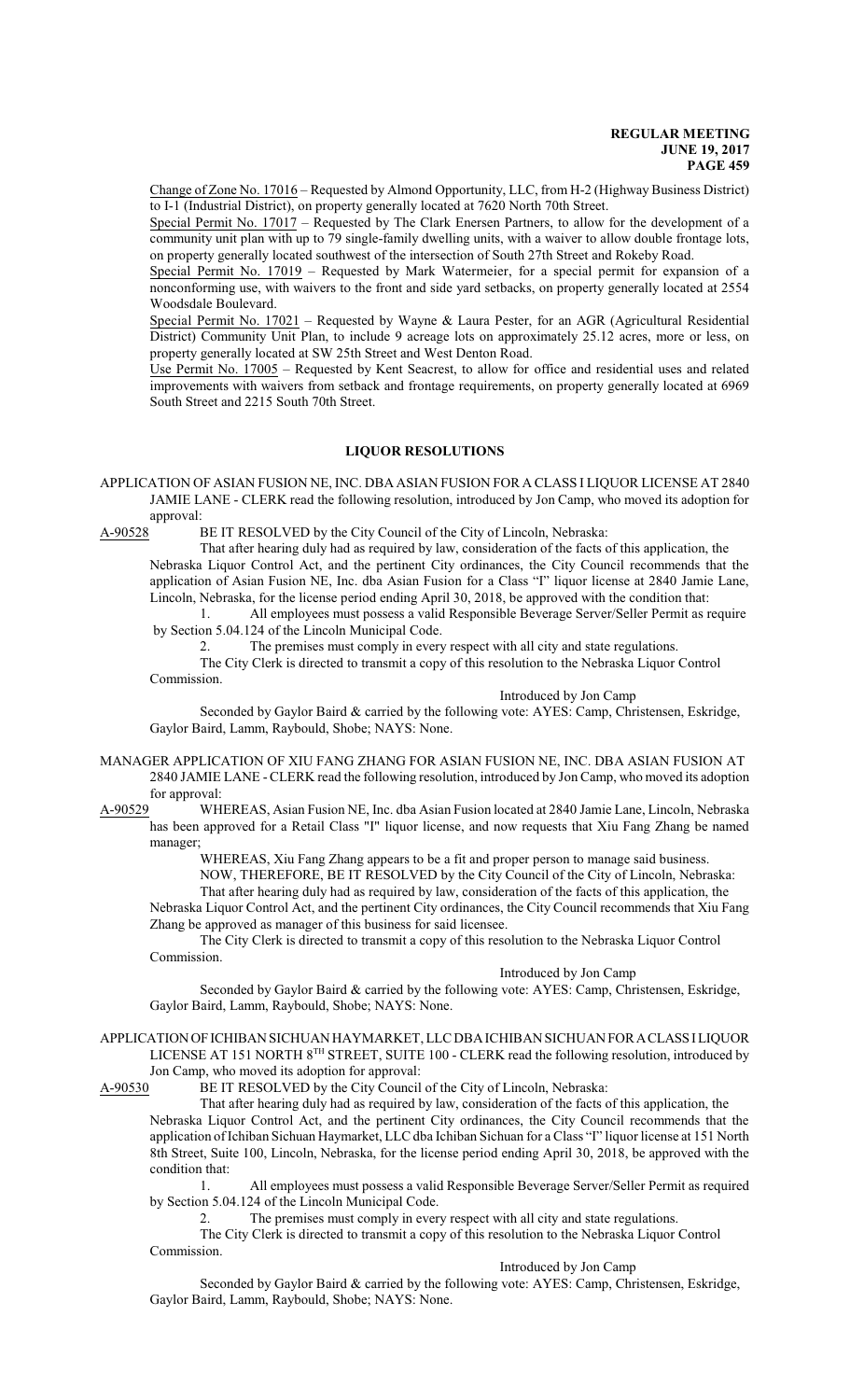- MANAGERAPPLICATIONOF JASON C. DIONG FOR ICHIBAN SICHUAN HAYMARKET, LLC DBAICHIBAN SICHUAN AT 151 NORTH 8TH STREET, SUITE 100 - CLERK read the following resolution, introduced by Jon Camp, who moved its adoption for approval:
- A-90531 WHEREAS, Ichiban Sichuan Haymarket, LLC dba Ichiban Sichuan located at 151 North 8th Street, Suite 100, Lincoln, Nebraska has been approved for a Retail Class "I" liquor license, and now requests that Jason C. Diong be named manager;

WHEREAS, Jason C. Diong appears to be a fit and proper person to manage said business. NOW, THEREFORE, BE IT RESOLVED by the City Council of the City of Lincoln, Nebraska: That after hearing duly had as required by law, consideration of the facts of this application, the Nebraska Liquor Control Act, and the pertinent City ordinances, the City Council recommends that Jason C.

Diong be approved as manager of this business for said licensee.

The City Clerk is directed to transmit a copy of this resolution to the Nebraska Liquor Control Commission.

Introduced by Jon Camp

Seconded by Gaylor Baird & carried by the following vote: AYES: Camp, Christensen, Eskridge, Gaylor Baird, Lamm, Raybould, Shobe; NAYS: None.

APPLICATION OF KOREA HOUSE, LLC DBA KOREA HOUSE FOR A CLASS I LIQUOR LICENSE AT 5601 SOUTH 56<sup>TH</sup> STREET, SUITE 11 - CLERK read the following resolution, introduced by Jon Camp, who moved its adoption for approval:

A-90532 BE IT RESOLVED by the City Council of the City of Lincoln, Nebraska:

That after hearing duly had as required by law, consideration of the facts of this application, the Nebraska Liquor Control Act, and the pertinent City ordinances, the City Council recommends that the application of Korea House, LLC dba Korea House for a Class "I" liquor license at 5601 South 56th Street, Suite 11, Lincoln, Nebraska, for the license period ending April 30, 2018, be approved with the condition that: 1. All employees must possess a valid Responsible Beverage Server/Seller Permit as required

by Section 5.04.124 of the Lincoln Municipal Code.

2. The premises must comply in every respect with all city and state regulations.

The City Clerk is directed to transmit a copy of this resolution to the Nebraska Liquor Control Commission.

Introduced by Jon Camp

Seconded by Gaylor Baird & carried by the following vote: AYES: Camp, Christensen, Eskridge, Gaylor Baird, Lamm, Raybould, Shobe; NAYS: None.

- MANAGER APPLICATION OF RICHARD KIM FOR KOREA HOUSE, LLC DBA KOREA HOUSE AT 5601 SOUTH 56<sup>TH</sup> STREET, SUITE 11 - CLERK read the following resolution, introduced by Jon Camp, who moved its adoption for approval:
- A-90533 WHEREAS, Korea House, LLC dba Korea House located at 5601 South 56th Street, Suite 11, Lincoln, Nebraska has been approved for a Retail Class "I" liquor license, and now requests that Richard Kim be named manager;

WHEREAS, Richard Kim appears to be a fit and proper person to manage said business. NOW, THEREFORE, BE IT RESOLVED by the City Council of the City of Lincoln, Nebraska:

That after hearing duly had as required by law, consideration of the facts of this application, the Nebraska Liquor Control Act, and the pertinent City ordinances, the City Council recommends that Richard Kim be approved as manager of this business for said licensee.

The City Clerk is directed to transmit a copy of this resolution to the Nebraska Liquor Control Commission.

#### Introduced by Jon Camp

Seconded by Gaylor Baird & carried by the following vote: AYES: Camp, Christensen, Eskridge, Gaylor Baird, Lamm, Raybould, Shobe; NAYS: None.

APPLICATION OF TIPITNEBKELSER, LLC DBA 1867 BAR FOR A SPECIAL DESIGNATED LICENSE TO COVER ANOUTDOORAREAMEASURING APPROXIMATELY195 FEETBY195 FEET AT LINCOLN JOURNAL STAR PARKING LOT AT 901 S STREET ON JULY 7, 2017 BETWEEN 4:00 P.M. AND MIDNIGHT AND JULY 8, 2017 BETWEEN 2:00 P.M. AND MIDNIGHT - CLERK read the following resolution, introduced by Jon Camp, who moved its adoption for approval:<br>A-90534 BE IT RESOLVED by the City Council of the City of Lincoln, Ne

BE IT RESOLVED by the City Council of the City of Lincoln, Nebraska:

That after hearing duly had as required by law, consideration of the facts of this application, the Nebraska Liquor Control Act, and the pertinent City ordinances, the City Council recommends that the application of Tipitnebkelser, LLC dba 1867 Bar for a special designated license to cover an outdoor area measuring approximately 195 feet by 195 feet at Lincoln Journal Star Parking Lot at 901 S Street, Lincoln, Nebraska, on July 7, 2017, between the hours of 4:00 p.m. and midnight and July 8, 2017, between the hours of 2:00 p.m. and midnight, be approved with the condition that the premises complies in every respect with all City and State regulations and with the following requirements:

- 1. Identification to be checked, wristbands required on all parties wishing to consume alcohol.
- 2. Adequate security shall be provided for the event.

3. The area requested for the permit shall be separated fromthe public bya fence or other means. 4. Responsible alcohol service practices shall be followed.

BE IT FURTHER RESOLVED the City Clerk is directed to transmit a copy of this resolution to the Nebraska Liquor Control Commission.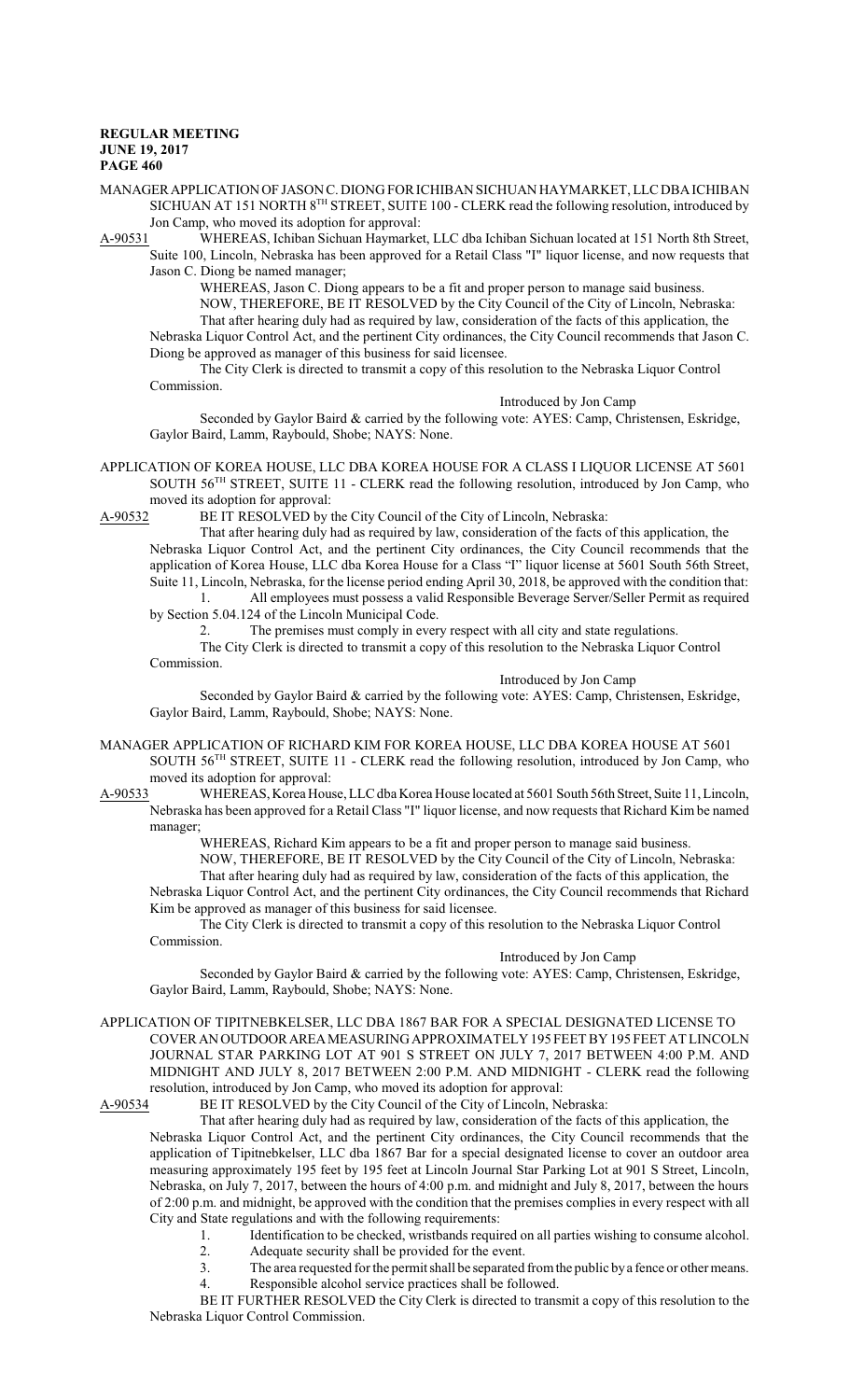Introduced by Jon Camp

Seconded by Gaylor Baird & carried by the following vote: AYES: Camp, Christensen, Eskridge, Gaylor Baird, Lamm, Raybould, Shobe; NAYS: None.

#### **PUBLIC HEARING - RESOLUTIONS**

APPROVING RENEWAL OF THE ENTERTAINMENT DISTRICT LICENSE ISSUED TO TDP PHASE ONE LLC/TDP PHASE TWO LLC DBA RAILYARD PROMOTIONAL ASSOCIATION, LLC IN THE AREA SOUTH OF THE PINNACLE BANK ARENA GENERALLY BOUND BY 7<sup>th</sup> STREET AND THE NORTH-SOUTH ALLEY WEST OF CANOPY STREET, R STREET, AND Q STREET, INCLUDING PRIVATE PROPERTIESKNOWNASTHERAILYARD AND COURTYARD ADJACENT TO THE CANOPYLOFTS AND HOBSON/HYATT PLACE HOTEL AND ALL OUTDOOR DINING AREAS IN THE PUBLIC RIGHT-OF-WAY - PRIOR to reading:

CAMP Moved to amend Bill No. 17R-159 to delete section 3 on page 2.

Seconded by Lamm & **LOST** by the following vote: AYES: Camp, Lamm; NAYS: Christensen, Eskridge, Gaylor Baird, Raybould, Shobe.

CLERK Read the following resolution, introduced by Jane Raybould, who moved its adoption:

A-90535 WHEREAS, in 2013, the City of Lincoln, Nebraska, designated an area of real property as an entertainment district to encourage economic growth areas near entertainment venues by providing exciting, vibrant, and diverse restaurants, retail, and lodging that will support and complement the entertainment venue (Resolution A-87387, as amended by Resolution A-89881); and

WHEREAS, Chapter 5.21 ofthe Lincoln Municipal Code prescribes the requirements and procedures for the designation of an area of real property as an entertainment district; and

WHEREAS, TDP Phase One, LLC, the owner of real property located at 600 R Street, 350 Canopy Street, and 300 Canopy Street, and TDP Phase Two, LLC, the owner of real property located at 601 Q Street, have created a promotional association known as Railyard Promotional Associates, LLC for the purpose of applying for and maintaining an Entertainment District designation and permit; and

WHEREAS, Railyard Promotional Associates, LLC has submitted an application, Attachment "A" attached hereto, for renewal of the Entertainment District Permit in accordance with the requirements of Chapter 5.21. The application seeks to have an area of real property generally bound by 7th Street on the east, the north/south alley west of Canopy Street on the west, R Street on the north, and Q Street on the south, as an Entertainment District; and

WHEREAS, the proposed Entertainment District includes as commons areas certain properties owned by TDP Phase One, LLC and TDP Phase Two, LLC known as the Railyard and the Courtyard adjacent to the Canopy Lots and Hobson/Hyatt Place Hotel, and current and future outdoor dining areas in the public right-ofway as more particularly described in the application; and

WHEREAS, the proposed application for renewal of the Entertainment District Permit has been reviewed by the Entertainment District Review Committee and the Internal Liquor Committee. Both committees have recommended approval of the application for renewal, designation of the area as an Entertainment District, and issuance of the Entertainment District Permit.

NOW, THEREFORE, BE IT RESOLVED by the City Council of the City of Lincoln, Nebraska:

1. That the area of real property generally bound by 7th Street on the east, the north/south alle west of Canopy Street on the west, R Street on the north, and Q Street on the south, as more particularly described and shown in Attachment "B", attached hereto, be and the same is hereby designated as an Entertainment District. The Entertainment District includes the commons areas shown on Attachment "B".

2. That the City Clerk is hereby authorized to issue Railyard Promotional Associates, LLC a renewed Entertainment District Permit subject to the requirements of Section 5.21.080 of the Lincoln Municipal Code upon satisfaction of the following:

a. The CityClerk has received payment ofthe Entertainment District Application Fee.

b. Railyard Promotional Associates, LLC has provided the City Clerk with satisfactory documentation that all requirements and restrictions imposed by Chapters 5.04 and 5.21 of the Lincoln Municipal Code and this Resolution have been met.

3. That the CityClerk, subject to the requirements in Section 5.21.080 ofthe Lincoln Municipal Code, is hereby granted authority and authorized to extend the Entertainment District designation granted by this Resolution for up to two (2) additional two year periods and to issue a new Entertainment District Permit to Railyard Promotional Associates, LLC for each two year term without requiring a renewal application to be submitted to and approved by the City Council.

4. Anyauthority, requirements, and/or restrictions contained inResolutions A-87387,A-89881, and/or A-87257 are hereby incorporated by reference.

Introduced by Jane Raybould

Seconded by Eskridge & carried by the following vote: AYES: Camp, Christensen, Eskridge, Gaylor Baird, Lamm, Raybould, Shobe; NAYS: None.

#### APPROVING AN INTERLOCAL AGREEMENT BETWEEN THE CITY OF LINCOLN AND LINCOLN

PUBLIC SCHOOLS TO ALLOW THE CITY TO PLACE AND MANAGE OUTDOOR RECREATIONAL FACILITIES ON THE FORMER ARNOLD ELEMENTARY SCHOOLSITE GENERALLY LOCATED AT 5300 WEST KNIGHT STREET - CLERK read the following resolution, introduced by Jane Raybould, who moved its adoption: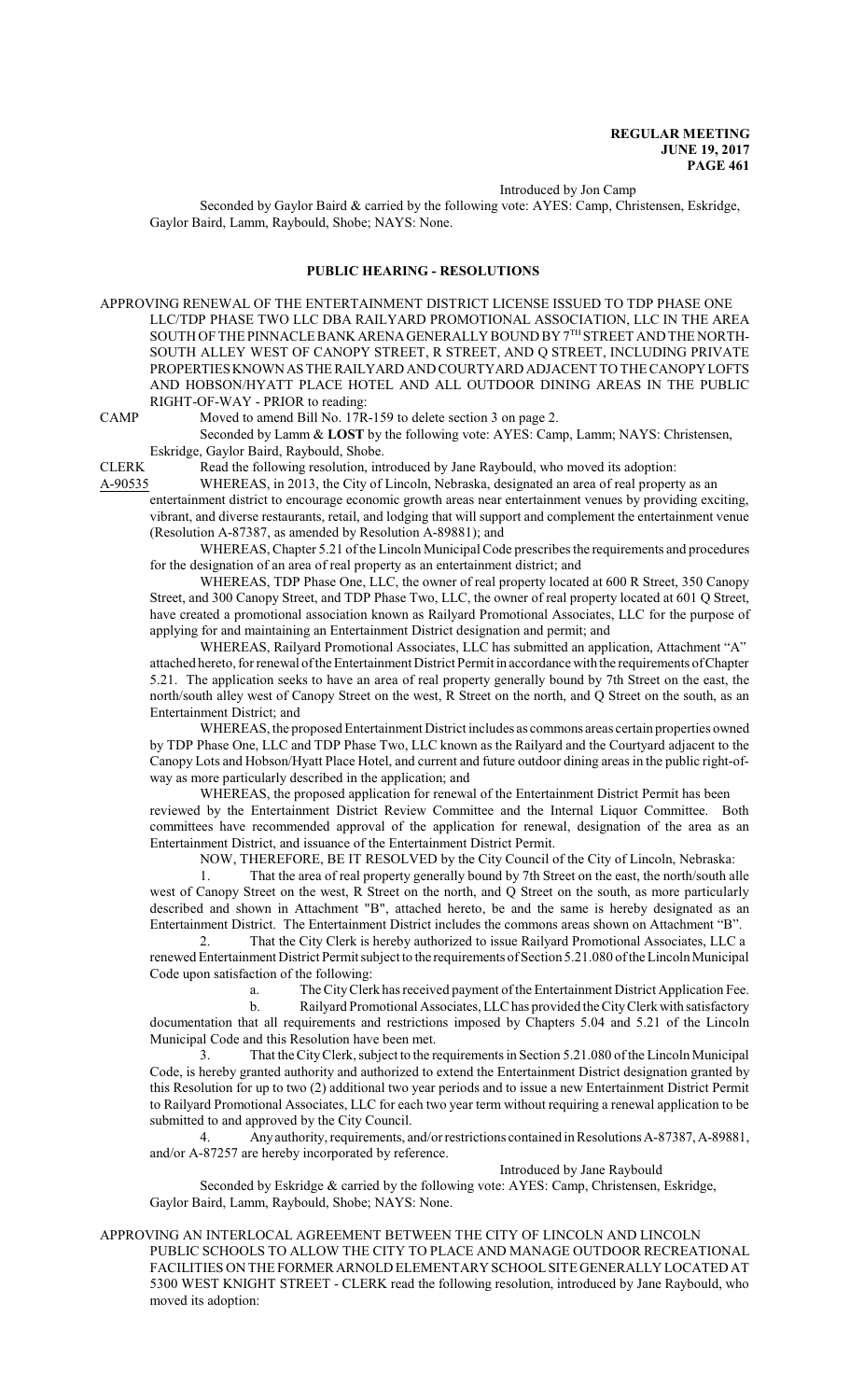A-90536 BE IT RESOLVED by the City Council of the City of Lincoln, Nebraska:

That the Interlocal Agreement between the City of Lincoln and Lincoln Public Schools to allow the City to place and manage outdoor recreation facilities on the former Arnold Elementary School Site, generally located at 5300 West Knight Street, upon the terms and conditions as set forth in said Interlocal Agreement, which is attached hereto marked as Attachment "A" and made a part hereof by reference, is hereby accepted and approved and the Mayor is hereby authorized to execute said Interlocal Agreement on behalf of the City.

The City Clerk is directed to send a copy of this Resolution and one fully executed Interlocal Agreement to Lynn Johnson, Director of the Lincoln Parks and Recreation Department, for transmittal to Lincoln Public Schools.

Introduced by Jane Raybould

Seconded by Eskridge & carried by the following vote: AYES: Camp, Christensen, Eskridge, Gaylor Baird, Lamm, Raybould, Shobe; NAYS: None.

## PUBLIC HEARING ORDINANCES - 2<sup>ND</sup> READING & RELATED RESOLUTIONS - NONE.

#### **PUBLIC HEARING ORDINANCES - 3RD READING & RELATED RESOLUTIONS**

TEXT AMENDMENT 17006 – AMENDING TITLE 3 DESIGN STANDARDS FOR ZONING REGULATIONS BY REPEALING CHAPTER 3.05 GENERAL REQUIREMENTS FOR SUBMISSION OF AN ENVIRONMENTAL IMPACT STATEMENT FOR B-5 PLANNED REGIONAL BUSINESS DISTRICT; BY REPEALINGCHAPTER3.15STANDARDSFORBANKSANDOTHER FINANCIALINSTITUTIONS DRIVE-IN TELLER FACILITIES IN THE O-1 DISTRICT; AND BY REPEALING CHAPTER 3.20 SIGNAGE FOR HISTORIC BUILDING REUSE BY SPECIALPERMIT; BY REPEALING CHAPTER 3.25 STANDARDS FOR EXCEEDING MAXIMUM HEIGHT BY SPECIAL PERMIT (SECTION 27.63.220 – CHURCH STEEPLES, TOWERS, ORNAMENTAL SPIRES AND SECTION 27.63.250 – PERMITTED USE); BY REPEALING CHAPTER 3.60 DESIGN STANDARDS FOR CONSTRUCTION, DEVELOPMENT AND MAINTENANCE OF PARK LAND; AND BY REPEALING CHAPTER 3.80 TECHNOLOGY PARK DESIGN STANDARDS IN THEIR ENTIRETY AS SAID DESIGN STANDARDS ARE NOT NEEDED, NOR USED; AND AMENDING SECTION 7.1 PARKING LOTS, PARKING AREAS, AND DRIVING AISLES OF CHAPTER 3.50 DESIGN STANDARDS FOR SCREENING AND LANDSCAPING TO GRANT AN EXCEPTION FROM THE REQUIRED SCREENING ALONG THE PUBLIC RIGHT-OF-WAY WHEN THE PARKING AREA AND DRIVING AISLES ARE SET BACK 100 FEET OR MORE FROM THE NEAREST PUBLIC RIGHT-OF-WAY. (6/5/17 - Public Hearing & Action cont'd to 6/19/17)- CLERK read the following resolution, introduced by Leirion Gaylor Baird, who moved its adoption:<br>A-90537

WHEREAS, the City of Lincoln has previously adopted the City of Lincoln Design Standards consisting of four titles (Title 1. General Provisions, Title 2. Design Standards for Subdivision Regulations, Title 3. Design Standards for Zoning Regulations, and Title 4. Miscellaneous Design Standards) and Appendix A – Sight Distance which are maintained in pdf format on the Planning Departments website under Development Review; and

WHEREAS, the Planning Director has proposed to amend Title 3 Design Standards for Zoning Regulations by repealing Chapter 3.05 General Requirements for Submission of an Environmental Impact Statement for B-5 Planned Regional Business District; by repealing Chapter 3.15 Standards for Banks and Other Financial Institutions Drive-in Teller Facilities in the O-1 District; by repealing Chapter 3.20 Signage for Historic Building Reuse by Special Permit; by repealing Chapter 3.25 Standards for Exceeding Maximum Height by Special Permit (Section 27.63.220 – church steeples, towers, ornamental spires and Section 27.63.250 – permitted use); by repealing Chapter 3.60 Design Standards for Construction, Development and Maintenance of Park Land; and by repealing Chapter 3.80 Technology Park Design Standards in their entirety as said Design Standards are not needed, nor used; and amending Section 7.1 Parking Lots, Parking Areas, and Driving Aisles of Chapter 3.50 Design Standards for Screening and Landscaping to grant an exception from the required screening along the public right-of-way when the parking area and driving aisles are set back 100 feet or more from the nearest public right-of-way.

NOW, THEREFORE, BE IT RESOLVED by the City Council of the City of Lincoln, Nebraska:

1. That Chapters 3.05, 3.15, 3.20, 3.25, 3.60, and 3.80 of the Design Standards for Zoning Regulations be and the same are hereby repealed in their entirety as shown on Attachment "A" which is attached hereto and incorporated herein by this reference.

2. That Section 7.1 of Chapter 3.50 Design Standards for Screening and Landscaping be and the same is hereby amended as shown on Attachment "B" which is attached hereto and incorporated herein by this reference.

Introduced by Leirion Gaylor Baird Seconded by Raybould & carried by the following vote: AYES: Camp, Christensen, Eskridge, Gaylor Baird, Lamm, Raybould, Shobe; NAYS: None.

TEXT AMENDMENT 17006 – AMENDING THE LINCOLN MUNICIPAL CODE RELATING TO THE LAND SUBDIVISION ORDINANCE (TITLE 26) AND THE ZONING ORDINANCE (TITLE 27) TO MAKE REVISIONS THAT HAVE BEEN COLLECTED BY CITY STAFF OVER THE PAST SEVERAL YEARS AND RANGE FROM CORRECTION OF MINOR ERRORS, TO DELETION OF OBSOLETE PROVISIONS, TO MORE SUBSTANTIVE CHANGES THAT IMPROVE THE APPROVAL PROCESS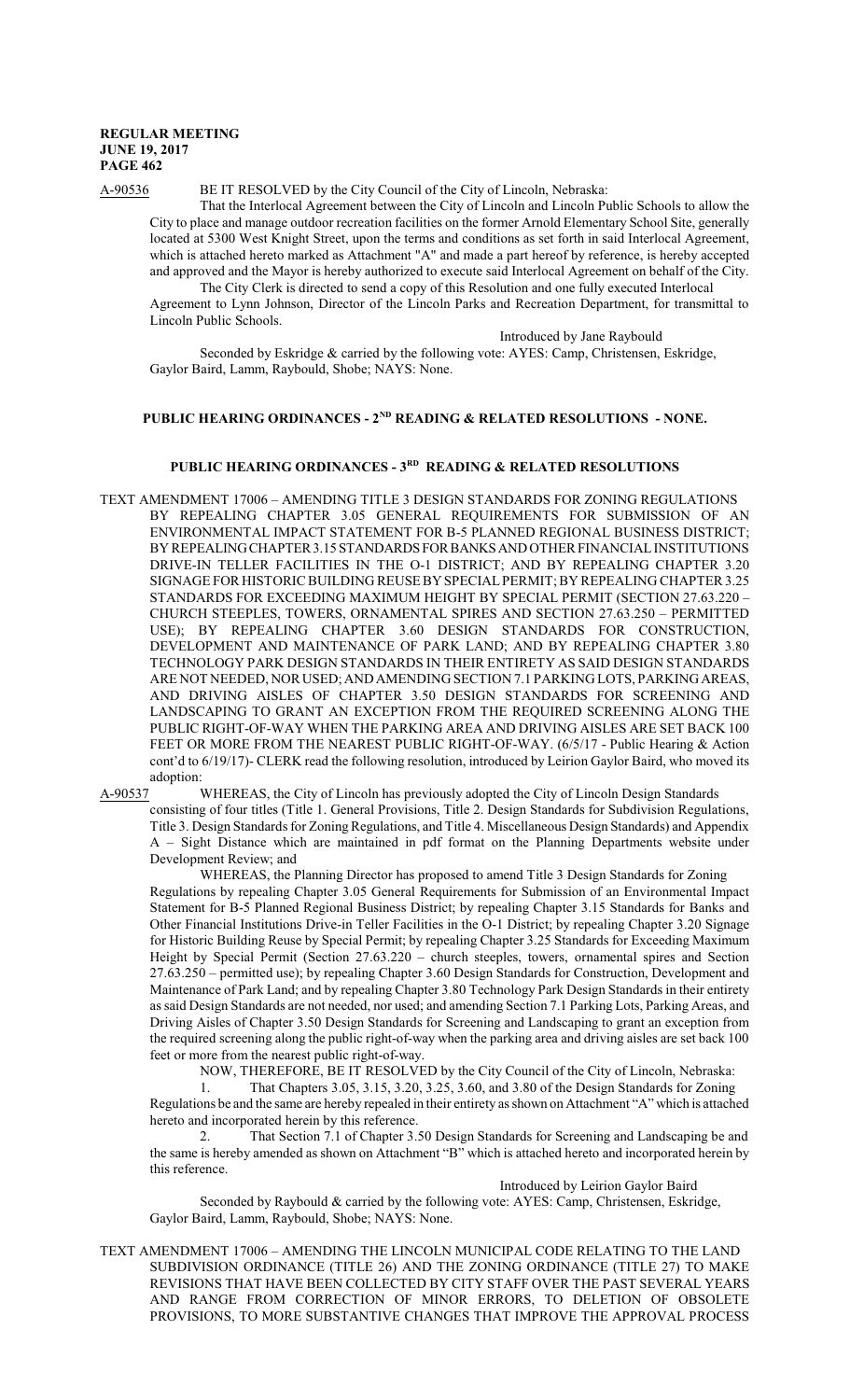FOR CITY STAFF AND THE PUBLIC AND ELIMINATE BURDENSOME REQUIREMENTS BY REPEALING SECTION 27.63.140, BY AMENDING SECTIONS 26.11.036, 26.11.037, 26.15.015, 26.15.020, 26.19.020, 26.19.041, 26.23.140, 27.06.020, 27.06.120, 27.06.130, 27.06.150, 27.07.030, 27.51.030, 27.62.030, 27.62.090, 27.62.100, 27.62.120, 27.63.025, 27.63.180, 27.63.500, 27.63.510, 27.63.570, 27.64.010, 27.65.020, 27.67.040, 27.69.030, 27.69.090, 27.72.010, 27.72.020, 27.75.030, 27.81.010, AND 27.81.050 AND TO REPEALSAIDSECTIONS AS HITHERTO EXISTING (6/5/17 -Public Hearing & Action cont'd to 6/19/17) - CLERK read an ordinance, introduced by Leirion Gaylor Baird, amending the Lincoln Municipal Code relating to the Land Subdivision Ordinance (Title 26) and the Zoning Ordinance (Title 27) to (A) amend the Land Subdivision Ordinance by amending Section 26.11.036 to modify the latest date the required notice of a public hearing on a preliminary plat is to be printed in a daily newspaper from at least 8 days to 5 days prior to the date of the hearing; by amending Section 26.11.037 to provide that notice of appeal from any action on a preliminary plat by the Planning Commission be filed with the Planning Director rather than the City Clerk; by amending Sections 26.15.015 and 26.15.020 to delete obsolete provisions pertaining to information to be included in preliminary plats submitted before March 1, 2000; by amending Section 26.19.020 to require a lien holder's acknowledgment and consent to the owner's offer of dedication in a final plat; by amending Section 26.19.041 to make references to a surveyor gender neutral; by amending Section 26.23.140 to delete the reference in Section 27.15.080 to a Table which no longer exists; and to provide additional requirements regarding when residential lots may front upon a private roadway or permanent public access easement; to (B) amend the Zoning Ordinance by amending Section 27.06.020 to allow the use of private driveways or access easements in any zoning district to provide ingress and egress to a premises located in a more restrictive zoning district, except that such use may not be located in a residential district unless such use of the residential district is approved through a community unit plan or planned unit development; by amending Section 27.06.120 to designate all use types listed in the Office Use Group Table as a conditional use in the I-3 zoning district; by amending Section 27.06.130 to designate retail sale in the Retail Sales and Services Use Group Table as a conditional use in the I-3 zoning district; by amending the Commercial Recreation and Entertainment Facilities Use Group Table in Section 27.06.150 to designate any use granted an amusement license as a conditional use in the AG Agricultural District; by amending Section 27.07.030 relating to permitted conditional uses in the AG Agricultural District to delete the provision that any use that the Lancaster County Board of Commissioners has approved by the granting of an amusement license shall be allowed as a permitted conditional use in the AG Agricultural District; by amending Section 27.51.030 by amending the Specific Use Regulations in the I-3 district to delete conditions for retail and office use more appropriately located in Chapter 27.62 – Conditional Uses; by amending Section 27.62.030 to provide that urban gardens as a conditional use in the Agricultural Use Group may have plants and accessory items for cultivation located in the front yard, but not structures; by amending Section 27.62.090 to provide that offices are a conditional use in the I-3 District and to provide conditions for such office uses; by amending Section 27.62.100 to provide additional conditions for retail use and office use in the I-3 district; by amending Section 27.62.120 to designate any use that the Lancaster CountyBoard ofCommissioners has approved by the granting of an amusement license as a permitted conditional use in the Commercial Recreation and Entertainment Facilities Use Group Table; by amending Section 27.63.025 to provide that notice of appeal from any action on a Special Permit by the Planning Commission be filed with the Planning Director rather than the City Clerk; repealing Section 27.63.140 to delete outdoor lighting for recreational facilities as a special permitted use; by amending Section 27.63.180 to change the name of the term "motor fuel sales facilities" to "motorized vehicle fuel sales facilities" and to change the name of the term "car washes" to "motorized vehicle wash facilities"; by amending Section 27.63.500 to revise the geographical description of certain entrance corridors from which salvage and recycling material kept outside of a building must have a setback of 500 feet; by amending Section 27.63.510 to add mausoleums as a special permitted use in the R-1 throughR-8, H-1 through H-4, andB-1, B-2, and B-3 districts; by amending Section 27.63.570 to change incorrect abbreviations of the Day Night Average Sound Level (DNL) from Ldn to DNL; by amending Section 27.64.010 to provide that notice of appeal from any action on a use permit by the Planning Commission be filed with the Planning Director rather than the City Clerk; by amending Section 27.65.020 to provide that in a community unit plan proposed in the BTA Overlay District with underlying AG zoning created lots that are less than five acres in size shall comply with the maximum height and minimum lot requirements of the AGR district and to delete the reduced maximum allowed density for community unit plans on small tracts of land; by amending Section 27.67.040 to reduce the required parking for sale of alcoholic beverages for consumption on the premises in the B-1 and B-3 districts from one space per 100 square feet of floor area to one space per 200 square feet of floor area; by amending Section 27.69.030 to allow more than one wall sign per architectural elevation per building and to provide that the total square footage of all wall signs in the R-T, O-1, and O-2 districts per architectural elevation shall not exceed 25% ofthe total square footage ofsaid architectural elevation; by amending Section 27.69.090 to clarify which street frontage the location of a wall sign is measured from; by amending Section 27.72.010 to clarify minimum lot requirements for nonstandard lots legally in existence as of May 9, 1979 and for small lots legally created thereafter, to eliminate the doctrine of merger of nonstandard lots to create a more conforming lot, and to allow certain uses of a lawful lot which is nonconforming with respect to frontage in the AGR district; by amending Section 27.72.020 to eliminate the exceptions in Table 27.72.020(b) providing additional side and rear yards requirements in the R-7 district for buildings over 35 feet in height and providing additional side yard requirements in the R-8 district for buildings over 45 feet in height; by amending Section 27.75.030 to increase the time allowed to file a notice of appeal to the Board of Zoning Appeals from 60 to 90 days; by amending Section 27.81.010 to add a reference in Subsection (e) to Chapter 27.06 and delete a reference to a non-existent Chapter 27.71; by amending Section 27.81.050 to modify the latest date required notice of a public hearing must be printed in a daily newspaper for public hearings to be held by the City Council, Planning Commission, Historic Preservation Commission, or Board of Zoning Appeals from at least 8 days to 5 days before the date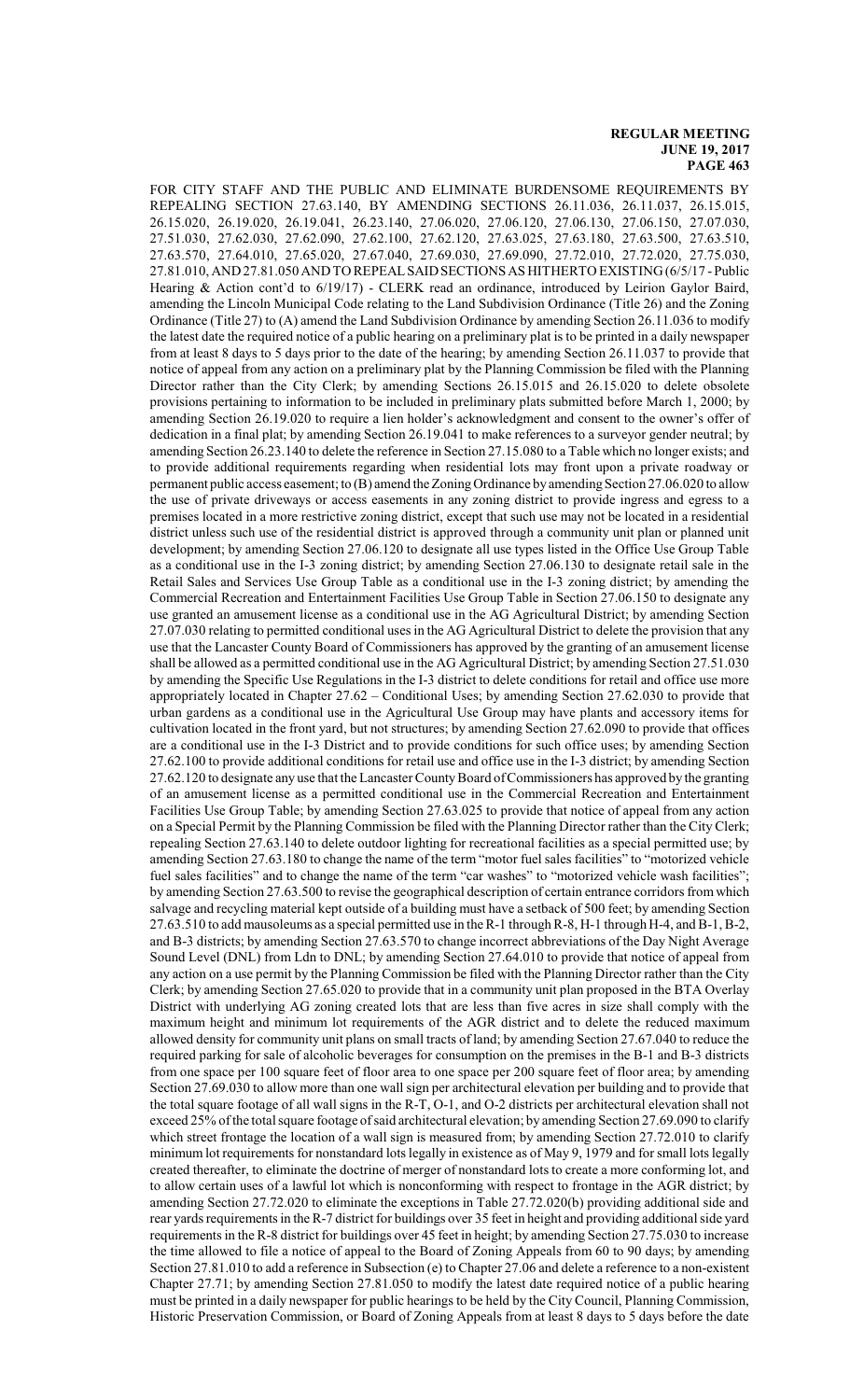of the hearing; and to repeal Sections 26.11.036, 26.11.037, 26.15.015, 26.15.020, 26.19.020, 26.19.041, 27.06.020, 27.06.120, 27.06.130, 27.06.150, 27.07.030, 27.51.030, 27.62.030, 27.62.090, 27.62.100, 27.62.120, 27.63.025, 27.63.180, 27.63.500, 27.63.510, 27.63.570, 27.64.010, 27.65.020, 27.67.040, 27.69.030, 27.69.090, 27.72.010, 27.72.020, 27.75.030, 27.81.010, and 27.81.050 as hitherto existing, the third time.

GAYLOR BAIRD Moved to pass the ordinance as read.

Seconded by Raybould & carried by the following vote: AYES: Camp, Christensen, Eskridge, Gaylor Baird, Lamm, Raybould, Shobe; NAYS: None.

The ordinance, being numbered #**20503**, is recorded in Ordinance Book 33.

#### CHANGE OF ZONE 17009 – APPLICATION OF RYAN OMEL FOR A CHANGE OF ZONE FROM AG

AGRICULTURAL DISTRICT TO AGR AGRICULTURAL RESIDENTIAL DISTRICT ON PROPERTY GENERALLY LOCATED AT SOUTHWEST 27TH STREET AND ROXBURY LANE (6/5/17 - Public Hearing & Action cont'd to 6/19/17) - CLERK read an ordinance, introduced by Leirion Gaylor Baird, amending the Lincoln Zoning District Maps adopted by reference and made a part of Title 27 of the Lincoln Municipal Code, pursuant to Section 27.05.020 of the Lincoln Municipal Code, by changing the boundaries of the districts established and shown thereon, the third time.

GAYLOR BAIRD Moved to pass the ordinance as read.

Seconded by Raybould & carried by the following vote: AYES: Camp, Christensen, Eskridge, Gaylor Baird, Lamm, Raybould, Shobe; NAYS: None.

The ordinance, being numbered #**20504**, is recorded in Ordinance Book 33.

CHANGE OF ZONE 3134E – APPLICATION OF LUCILE PARK, LLC TO AMEND THE WILLOW SPRINGS PLANNED UNIT DEVELOPMENT, TO ADJUST THE SETBACKS AT THE PERIMETER OF THE PUD TO ACCOMMODATEANOFFICE BUILDING WITH ADRIVE-THROUGH FACILITY, ON PROPERTY GENERALLY LOCATED AT THE NORTHWEST CORNER OF LUCILE DRIVE AND PIONEERS BOULEVARD (6/5/17 - Public Hearing & Action cont'd to 6/19/17) - CLERK read an ordinance, introduced by Leirion Gaylor Baird, amending the Development Plan for Willow Springs Planned Unit Development to include property generally located at Pioneers Boulevard and Lucille Drive, and legally described as, the third time.

GAYLOR BAIRD Moved to pass the ordinance as read.

Seconded by Raybould & carried by the following vote: AYES: Camp, Christensen, Eskridge, Gaylor Baird, Lamm, Raybould, Shobe; NAYS: None.

The ordinance, being numbered #**20505**, is recorded in Ordinance Book 33.

TEXT AMENDMENT 17010 – AMENDING TITLE 27 OF THE LINCOLN MUNICIPAL CODE ("ZONING CODE") BY AMENDING SECTION 27.02.040 TO DELETE THE DEFINITION OF COMMERCIAL SOLAR ENERGY CONVERSION SYSTEM; BY AMENDING SECTION 27.02.200 TO ADD DEFINITIONS FOR SOLAR ENERGY CONVERSION SYSTEM LARGE AND SOLAR ENERGY CONVERSION SYSTEM SMALL; BY AMENDING SECTION 27.06.090TOAMENDTHEUTILITY USE GROUP TABLE TO STRIKE COMMERCIAL SOLAR ENERGY CONVERSION SYSTEM AS A LISTED USE TYPE, TO ADD SOLAR ENERGY CONVERSION SYSTEM (LARGE) AS A LISTED USE TYPE ALLOWED BY SPECIAL PERMIT IN THE AG DISTRICT AND AS A PERMITTED USE IN THE H-2 THROUGH H-4 AND I-1 THROUGH I-3 DISTRICTS, AND TO ADD SOLAR ENERGY CONVERSION SYSTEM (SMALL) AS A LISTED USE TYPE ALLOWED BY SPECIAL PERMIT IN THE AGR, R-1 THROUGH R-8, O-1 THROUGH O-3, AND RT DISTRICTS AND AS A PERMITTED USE IN ALL OTHER DISTRICTS; BY AMENDING SECTION 27.63.830 TO ALLOW LARGE SOLAR ENERGY CONVERSION SYSTEM AS A PERMITTED SPECIAL USE IN THE AG DISTRICT AND TO ALLOW SMALLSOLAR ENERGY CONVERSION SYSTEM AS ASPECIALPERMITTEDUSE IN THE AGR, R-1 THROUGH R-8, O-1 THROUGH O-3, AND RT DISTRICTS AND TO PROVIDE CONDITIONS FOR SUCH USES; AND REPEALING SECTIONS 27.02.040, 27.02.200, 27.06.090, AND 27.63.830 AS HITHERTO EXISTING (6/5/17 - Public Hearing & Action cont'd to 6/19/17) - CLERK read an ordinance, introduced by Leirion Gaylor Baird, amending Title 27 of the Lincoln Municipal Code ("Zoning Code") by amending Section 27.02.040 to delete the definition of Commercial Solar Energy Conversion System; by amending Section 27.02.200 to add definitions for Solar Energy Conversion System Large and Solar Energy Conversion System Small; by amending Section 27.06.090 to amend the Utility Use Group Table to strike Commercial Solar Energy Conversion System as a listed use type, to add Solar Energy Conversion System (Large) as a listed use type allowed by Special Permit in the AG District and as a permitted use in the H-2 through H-4 and I-1 through I-3 districts, and to add Solar Energy Conversion System (Small) as a listed use type allowed by Special Permit in the AGR, R-1 through R-8, O-1 through O-3, and RT districts and as a permitted use in all other districts; by amending Section 27.63.830 to allow Large Solar Energy Conversion System as a permitted special use in the AG district and to allow Small Solar Energy Conversion System as a special permitted use in the AGR, R-1 through R-8, O-1 through O-3, and RT districts and to provide conditions for such uses; and repealing Sections 27.02.040, 27.02.200, 27.06.090, and 27.63.830 as hitherto existing, the third time.

GAYLOR BAIRD Moved to pass the ordinance as read.

Seconded by Eskridge & carried by the following vote: AYES: Camp, Christensen, Eskridge, Gaylor Baird, Lamm, Raybould, Shobe; NAYS: None.

The ordinance, being numbered #**20506**, is recorded in Ordinance Book 33.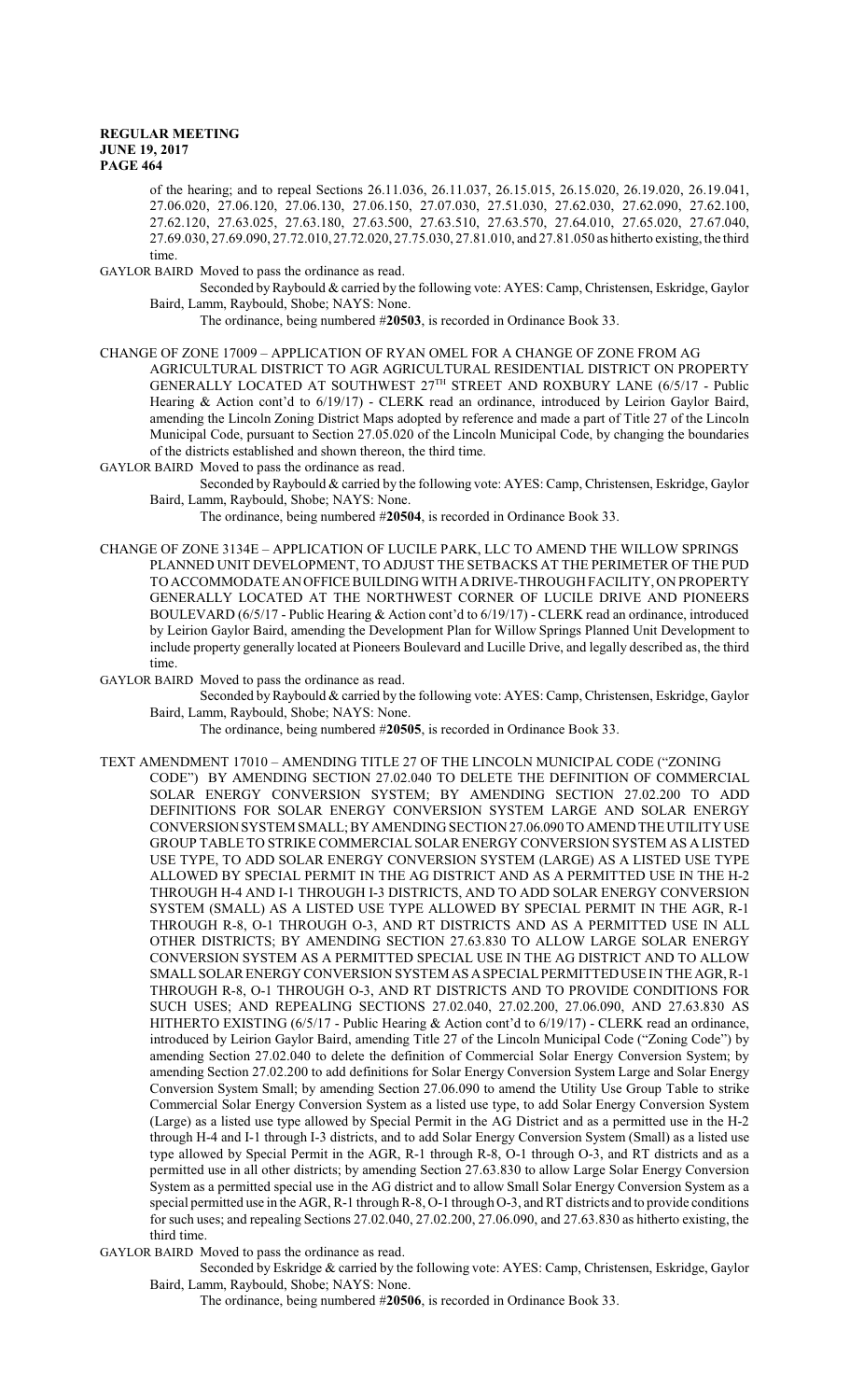# **ORDINANCES - 3RD READING & RELATED RESOLUTIONS**

APPROVING A STARTRAN TRANSPORTATION AGREEMENT BETWEEN THE CITY OF LINCOLN AND THE UNIVERSITY OF NEBRASKA-LINCOLN FOR THE ROUTE #24-HOLDREGE AND ROUTE #25- VINE INTER-CAMPUS BUS SERVICE ROUTE FOR A FIVE YEAR TERM - CLERK read an ordinance, introduced by Leirion Gaylor Baird, whereas, StarTran has provided bus service (Route #24 – Holdrege and Route #25 - Vine) to the University of Nebraska - Lincoln in conjunction with the UNL Transportation Program since 1994, the third time.

GAYLOR BAIRD Moved to pass the ordinance as read.

Seconded by Lamm & carried by the following vote: AYES: Camp, Christensen, Eskridge, Gaylor Baird, Lamm, Raybould, Shobe; NAYS: None.

The ordinance, being numbered #**20507**, is recorded in Ordinance Book 33.

ORDINANCE TO READOPT ORDINANCE NO. 20304 ADOPTED ON MARCH 14, 2016 RELATING TO TEXT AMENDMENT 16001 – AMENDING CHAPTER 27.59 OF THE LINCOLN MUNICIPAL CODE RELATING TO AIRPORT ZONING REGULATIONS TO EXTEND THE APPROACH ZONE FROM 3 MILES TO A NEW LIMIT OF 10 MILES, ESTABLISH THE AREA INCLUDED WITHIN THE AIRPORT HAZARD AREA, REVISE EXISTING DEFINITIONS AND ADD NEW DEFINITIONS, AND OTHER CHANGES TO BE IN ACCORDANCE WITH THE PASSAGE OF NEBRASKA LEGISLATIVE BILL(LB) 140, AND REPEALING SECTIONS 27.59.010 THROUGH 27.59.040, 27.589.060 THROUGH 27.59.090, 27.59.120, 27.59.140, AND 27.59.150 OF THE LINCOLN MUNICIPALCODE ASHITHERTOEXISTING-CLERK read an ordinance, introduced by Leirion Gaylor Baird, to readopt Ordinance No. 20304 adopted by the CityCouncil on March 14, 2016 amendingChapter 27.59 ofthe Lincoln Municipal Code relating to Airport Zoning Regulations by amending Section 27.59.010 to revise existing definitions and add new definitions; amending Section 27.59.020 relating to location and boundaries by establishing the area included within the airport hazard area; amending Section 27.59.030 to establish and revise descriptions for the approach zones, the operation zones, the transition zones, and the turning zones; amending Section 27.59.040 relating to the height restrictions to revise language and change references; amending 27.59.060 requiring height permits within the airport hazard area under certain circumstances, and prohibiting the issuance of a height permit for structures or appurtenances that exceed the height restrictions as established by Chapter 27.59; amending Section 27.59.070 relating to airport hazards; amending Section 27.59.080 relating to nonconforming height; amending Section 27.59.090 relating to administration; amending Section 27.59.110 relating to powers of the Board of Zoning Appeals by increasing the number of votes required for action to four (4); amending Section 27.59.120 relating to the Airport Zoning Commission by updating statutory references; amending Section 27.59.140 relating to appeals from the Board of Zoning Appeals by updating statutory references; amending Section 27.59.150 relating to penalties for violations by deleting references to imprisonment and increasing the maximum fine to \$500.00; adopting a revised Lincoln Airport Zoning Map; and repealing Sections 27.59.010, 27.59.020, 27.59.030, 27.59.040, 27.59.060, 27.59.070, 27.59.080, 27.59.090, 27.59.110, 27.59.120, 27.59.140, and 27.59.150 as hitherto existing, the third time.

GAYLOR BAIRD Moved to pass the ordinance as read.

Seconded by Eskridge & carried by the following vote: AYES: Camp, Christensen, Eskridge, Gaylor Baird, Lamm, Raybould, Shobe; NAYS: None.

The ordinance, being numbered #**20508**, is recorded in Ordinance Book 33.

TEXT AMENDMENT 17004 – AMENDING CHAPTER 27.59 OF THE LINCOLN MUNICIPAL CODE

RELATING TO AIRPORT ZONING REGULATIONS BY AMENDING SECTION 27.59.010 TO ADD DEFINITIONS FOR"SHADEDAREAS"AND"FAA";BYAMENDING SECTION 27.59.060TO MODIFY REQUIREMENTS FOR HEIGHT PERMITS; BY ADDING A NEW SECTION NUMBERED 27.59.065 TO PROVIDEEXCEPTIONS TO REQUIRED HEIGHT PERMITS; ADDING ANEWSECTION NUMBERED 27.59.067 REGARDING NOTICE TO FAA OF CERTAIN CONSTRUCTION; ADOPTING A REVISED LINCOLN AIRPORT ZONING MAP; AND REPEALING SECTION 27.59.010 AND SECTION 27.59.060 AS HITHERTO EXISTING - PRIOR to reading:

CAMP Moved to amend Bill No. 17-67 (TX 17004) as follows:

1. On page 9, lines 5-7, delete all language after the word "Section 7." and insert the following in lieu thereof:

"Pursuant to Article VII, Section 7 of the City Charter, this ordinance shall be posted on the official bulletin board of the City, located on the wall across from the City Clerk's office at 555 S. 10th Street, in lieu of and in place of newspaper publication with notice of passage and such posting to be given by publication one time in the official newspaper by the City Clerk. This ordinance shall take effect and be in force from and after its passage and publication as herein and in the City Charter provided."

Seconded by Raybould & carried by the following vote: AYES: Camp, Christensen, Eskridge, Gaylor Baird, Lamm, Raybould, Shobe; NAYS: None

CLERK Read an ordinance, introduced by Jon Camp, amending Chapter 27.59 of the Lincoln Municipal Code relating to Airport Zoning Regulations by amending Section 27.59.010 to add definitions for "Shaded Areas" and "FAA"; by amending Section 27.59.060 to modify requirements for height permits; by adding a new section numbered 27.59.065 to provide exceptions to required height permits; adding a new section numbered 27.59.067 regarding notice to FAA of certain construction; adopting a revised Lincoln Airport Zoning Map; and repealing Section 27.59.010 and Section 27.59.060 as hitherto existing, the third time.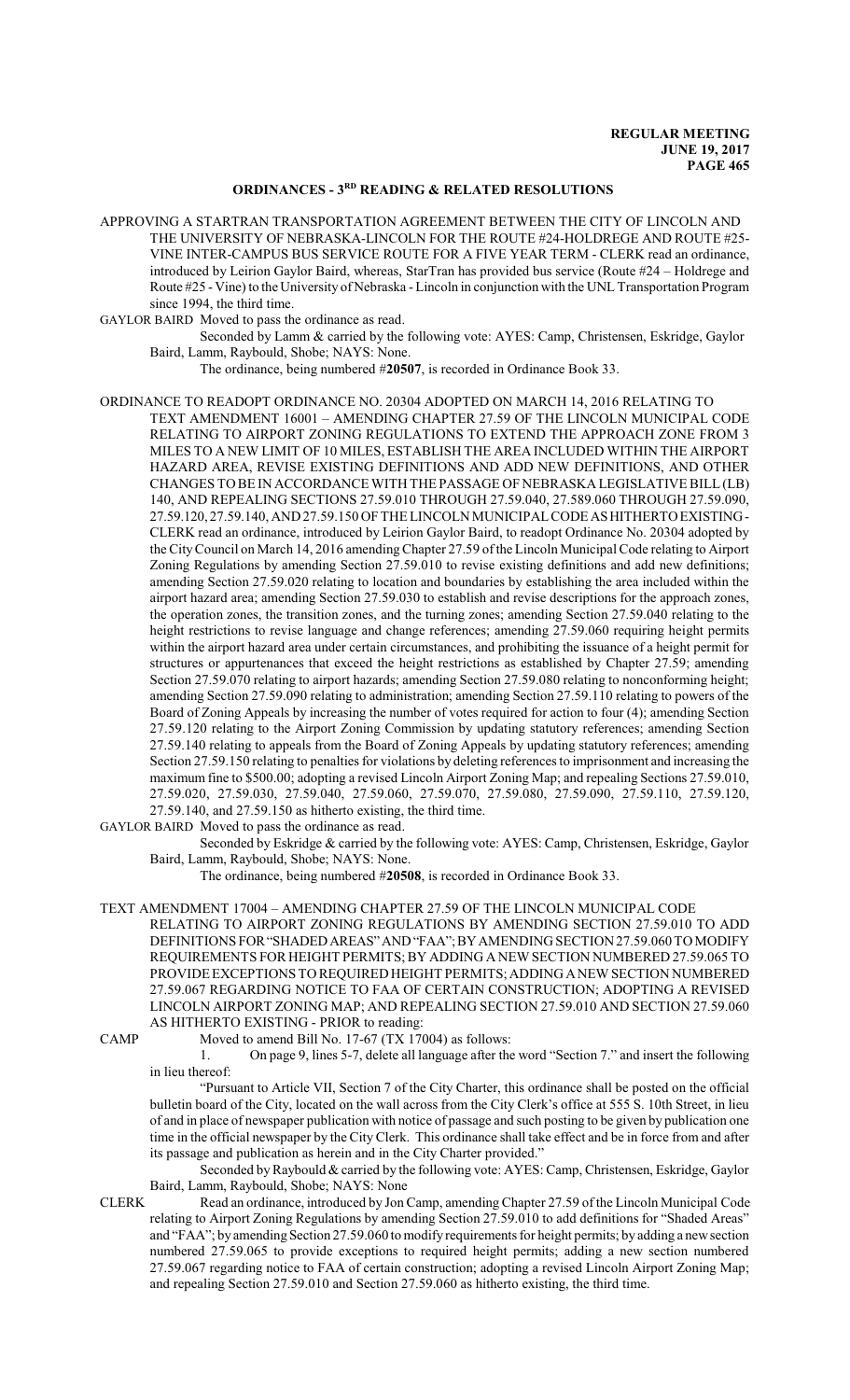CAMP Moved to pass the ordinance as amended.

Seconded by Raybould & carried by the following vote: AYES: Camp, Christensen, Eskridge, Gaylor Baird, Lamm, Raybould, Shobe; NAYS: None.

The ordinance, being numbered #**20509**, is recorded in Ordinance Book 33.

## **RESOLUTIONS - 1ST READING**

REAPPOINTING GREG MCCOWN TO THE HISTORIC PRESERVATION COMMISSION FOR A TERM EXPIRING APRIL 15, 2018. *(CONSENT)*

APPROVING THE LINCOLN/LANCASTER COUNTY HUMAN SERVICES GRANT GUIDELINES. *(CONSENT)*

ACCEPTING THE REPORT OF NEW AND PENDING CLAIMS AGAINST THE CITY AND APPROVING DISPOSITION OF CLAIMS SET FORTH FOR THE PERIOD OF JUNE 1-15, 2017.

APPROVING THE FISCAL YEAR 2017 ANNUAL ACTION PLAN: ONE YEAR USE OF FUNDS FOR HUD ENTITLEMENT PROGRAMS USING COMMUNITY DEVELOPMENT BLOCK GRANT (CDBG), HOME, AND EMERGENCY SOLUTIONS GRANT (ESG) FUNDS.

- AUTHORIZING THE MAYOR TO EXECUTE A MULTI-YEAR CONTRACT WITH A CONSTRUCTION MANAGER AT RISK FOR THE FOUR FIRE AND POLICE/FIRE STATIONS FUNDED BY THE THREE YEAR QUARTER CENT SALES TAX APPROVED BY VOTERS IN 2015.
- SPECIAL PERMIT 17010 APPEAL OF RONALD H. WILHELM AND HERBERT J. AND DANIEL H. FRIEDMAN FROM THE PLANNING COMMISSION'S APPROVAL OF A SPECIAL PERMIT FOR AN INDOOR KENNEL WITH AN OUTDOOR AREA THAT PERMITS MORE THAN THREE ANIMALS AT A TIME, ON PROPERTY GENERALLY LOCATED AT 222 NORTH 44<sup>th</sup> STREET.

#### **ORDINANCES - 1ST READING & RELATED RESOLUTIONS (AS REQUIRED) - NONE.**

- COMP. PLAN CONFORMANCE 17008 APPROVING AN AMENDMENT TO THE CAPITAL IMPROVEMENT PROGRAM, TO AMEND PUBLIC WORKS AND UTILITIES PROJECT #0048 WATER DISTRIBUTION MAINS-AREA 6, ROKEBY ROAD  $84^{\text{\tiny{TH}}}$  STREET TO  $91^{\text{\tiny{ST}}}$  STREET TO EXTEND THE PROJECT BOUNDARY FROM 91<sup>st</sup> STREET TO 94<sup>th</sup> STREET, DESIGNATE THE PROJECT FOR CONSTRUCTION IN FY 2016-17, DESIGNATELESASTHEFUNDING SOURCE, AND APPROPRIATE THE LES FUNDS IN FY 2016-17. (RELATED ITEMS: 17R-165, 17R-166, 17-78, 17R-162) (ACTION DATE: 7/10/17)
- COMP. PLAN AMENDMENT 17002 AMENDING THE 2040 LINCOLN-LANCASTER COUNTY COMPREHENSIVE PLAN BY EXPANDING FUTURE SERVICELIMIT TO INCLUDE THE PROPOSED LINCOLN ELECTRIC SYSTEM SOUTHEAST SERVICE CENTER SITE, ON PROPERTY GENERALLY LOCATED AT SOUTH 91<sup>st</sup> STREET AND ROKEBY ROAD, AND TO MOVE THE SITE FROM TIER III TO TIER I B PRIORITY GROWTH AREA. (RELATED ITEMS: 17R-165, 17R-166, 17-78, 17R-162) (ACTION DATE: 7/10/17)
- ANNEXATION 17004 AMENDING THE LINCOLN CORPORATE LIMITS MAP BY ANNEXING APPROXIMATELY 283.79 ACRES OF PROPERTY GENERALLY LOCATED AT SOUTH 91<sup>st</sup> STREET AND ROKEBY ROAD. (RELATED ITEMS: 17R-165, 17R-166, 17-78, 17R-162) - CLERK read an ordinance, introduced by Bennie Shobe, annexing and including the below described land as part of the City of Lincoln, Nebraska and amending the Corporate Limits Map attached to and made a part of Ordinance No. 18208, to reflect the extension of the corporate limits boundary of the City of Lincoln, Nebraska established and shown thereon, the first time.
- APPROVING A MEMORANDUM OF UNDERSTANDING BETWEEN THE CITY OF LINCOLN AND LINCOLN ELECTRIC SYSTEM REGARDING LES' AGREEMENT TO PAY THE COST TO OBTAIN RURAL WATER DISTRICT NO. 1, LANCASTER COUNTY'S RELEASE OF THE PROPERTIES BEING ANNEXED BY THE CITY LOCATED WITHIN THE RWD BOUNDARIES RELATING TO THE NEW LES OPERATING CENTER AT SOUTH 98<sup>th</sup> STREET AND ROKEBY ROAD. (RELATED ITEMS: 17R-165, 17R-166, 17-78, 17R-162) (ACTION DATE: 7/10/17)